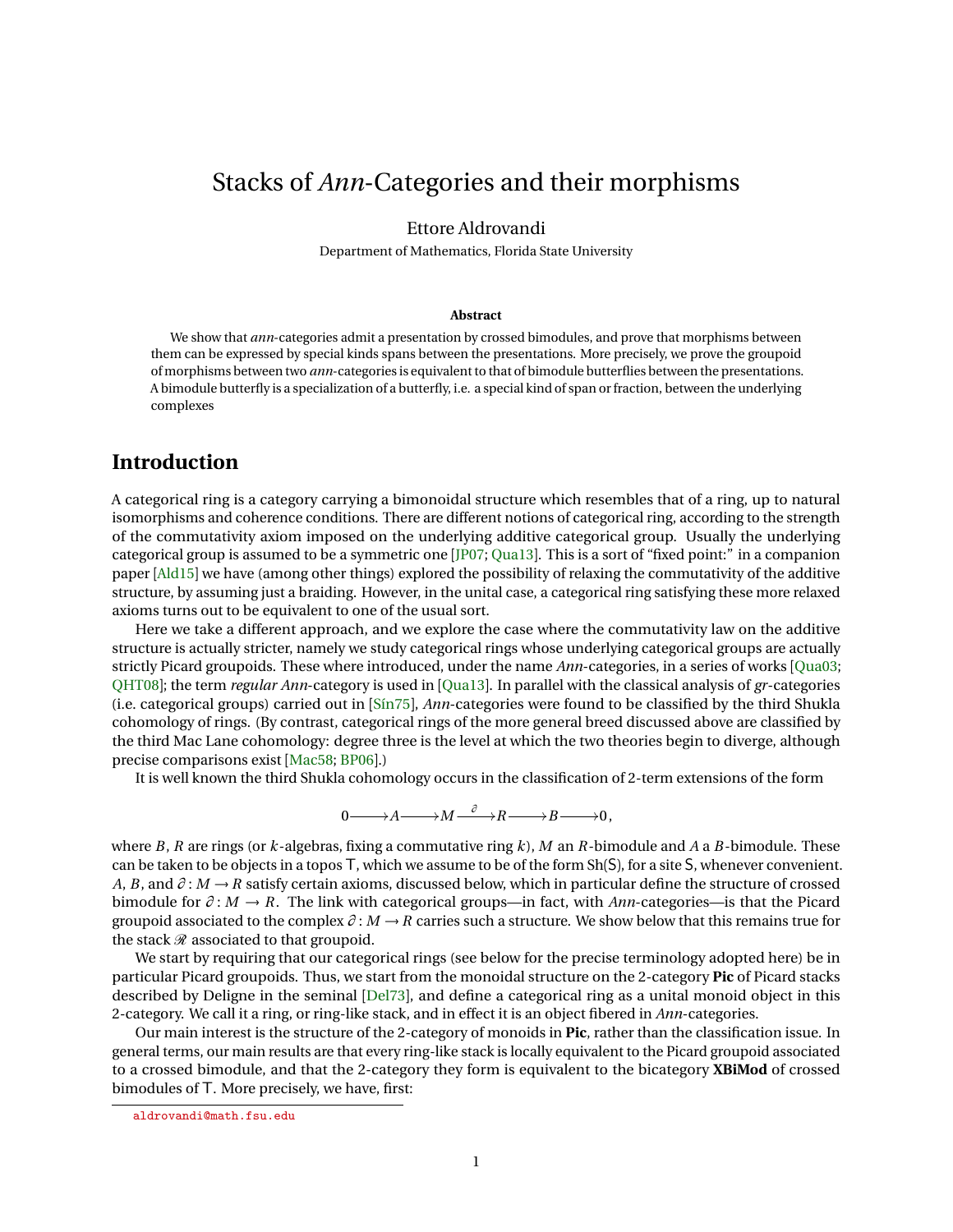<span id="page-1-0"></span>**Theorem** (Theorem [3.1.1\)](#page-7-0). Let  $\Re$  be a ring-like stack. Then  $\Re$  is equivalent to the stack associated to a crossed *bimodule*  $\partial : M \rightarrow R$ .

Given this, there arises the question of calculating the groupoid  $Hom(\mathcal{S},\mathcal{R})$  of morphisms  $F: \mathcal{S} \to \mathcal{R}$  of ring-like stacks in terms of the presentations that are guaranteed to exist by the theorem. Here the situation is similar to the one dealt with in the case of group-like stacks in [[AN09](#page-20-1)], namely that *F* above does not translate into a naïve morphism of crossed bimodules. The correct translation is that *F* corresponds to a diagram of the form



defined in sect. [4.1](#page-9-0) below. This is what we call a butterfly of crossed bimodules. A salient feature is that the anti-diagonal is a ring (or *k*-algebra) extension, in general non-singular. Fixing the "wings," one shows that these diagrams form a groupoid B(*S*• ,*R*• ), and we have

**Theorem** (Theorem [5.1\)](#page-13-0)**.** *There are equivalences*

$$
\mathsf{Hom}(\mathcal{S},\mathcal{R})\simeq \mathsf{B}(S_\bullet,R_\bullet) \quad and \quad \mathscr{H}om(\mathcal{S},\mathcal{R})\simeq \mathscr{B}(S_\bullet,R_\bullet).
$$

The objects on the right are the stack versions, obtained by restricting the theorem to a variable object *S* of T.

Define **XBiMod** as the bicategory whose objects are the crossed bimodules of T and whose Hom-categories are the groupoids  $B(S_{\bullet}, R_{\bullet})$ . Analogously to [[AN09](#page-20-1)], there is a composition  $B(S_{\bullet}, R_{\bullet}) \times B(T_{\bullet}, S_{\bullet}) \to B(T_{\bullet}, R_{\bullet})$  defined in sect. [6.1.](#page-15-0) Matters are very similar to the group-like situation, so we obtain:

**Theorem** (Theorems [6.2.1](#page-16-0) and [6.2.2\)](#page-16-1)**. XBiMod** *is equivalent to the 2-category of ring-like stacks, i.e. the 2-category of monoids in* **Pic***.*

*The fibered bicategory defined by*  $U \rightarrow \mathbf{XBiMod}(S/U)$ ,  $U \in Ob(S)$ *, is a (weak) 2-stack*  $\mathbf{\hat{x}}\mathbf{\hat{B}}$ *imoo which is equivalent to the 2-stack of monoids in* Pic*, the 2-stack of Picard stacks.*

The previous theorem implies that crossed bimodules satisfy a form of 2-descent along butterflies, just as in the group-like case. In other words, a ring-like stack  $\mathcal R$  can be obtained as a bilimit, relative to a hypercover *V*• of the terminal object of T, of a diagram of crossed bimodules where the various morphisms in the descent conditions are expressed by butterflies. We use this to show, in the last section, that a ring-like stack  $\mathcal R$  determines a class in (a sheafified form) of Shukla cohomology. A posteriori this justifies the fact that the categorical rings considered here are of the same type as (regular) *Ann*-categories. Let  $\Re$  be a ring-like stack with  $\pi_0(\Re) = B$  and  $\pi_1(\mathscr{R}) = A$ , which means that, by Theorem [3.1.1,](#page-7-0)  $\mathscr{R}$  determines a 2-term extension of the type recalled above. The class of this extension is, locally, an element of the third Shukla cohomology  $SH^3(B/k, A)$ . It is well known that it is isomorphic to the second Barr-André-Quillen cohomology  $D_k^2(B, A)$ . By sheafification we get an object  $D_k^2(B, A)$ of T. We have:

**Proposition** (Proposition [7.3.1\)](#page-19-0). A ring-like stack  $\mathcal R$  determines a class  $[\mathcal R]$  which is a global section of  $\underline{D}_k^2(B,A)$ .

### **Organization of the material**

We define ring-like stacks in section [1,](#page-2-0) right after having recalled the relevant facts about the monoidal structure of the 2-category of Picard stacks (after Deligne). The definition and other known, but necessary, facts about crossed bimodules are collected in section [2.](#page-3-0) The fact that every ring-like stack is equivalent to one associated to a presheaf of simplicial rings determined by a crossed bimodule, i.e. that every ring-like stack admit a presentation by a crossed bimodule, is proved in section [3.](#page-7-1) There, we also leverage the presentation to obtain formulas for the products of objects in a ring-like stack; we explicitly write these formulas in terms of descent data (i.e. cocycles) representing the objects.

Butterflies between crossed bimodules, which we call bimodule butterflies, are defined in section [4,](#page-9-1) and we prove our main result on the representation of morphisms between ring-like stacks in section [5.](#page-12-0) The equivalence between the 2-category of ring-like stacks and the bicategory of crossed bimodules is discussed in section [6.](#page-15-1)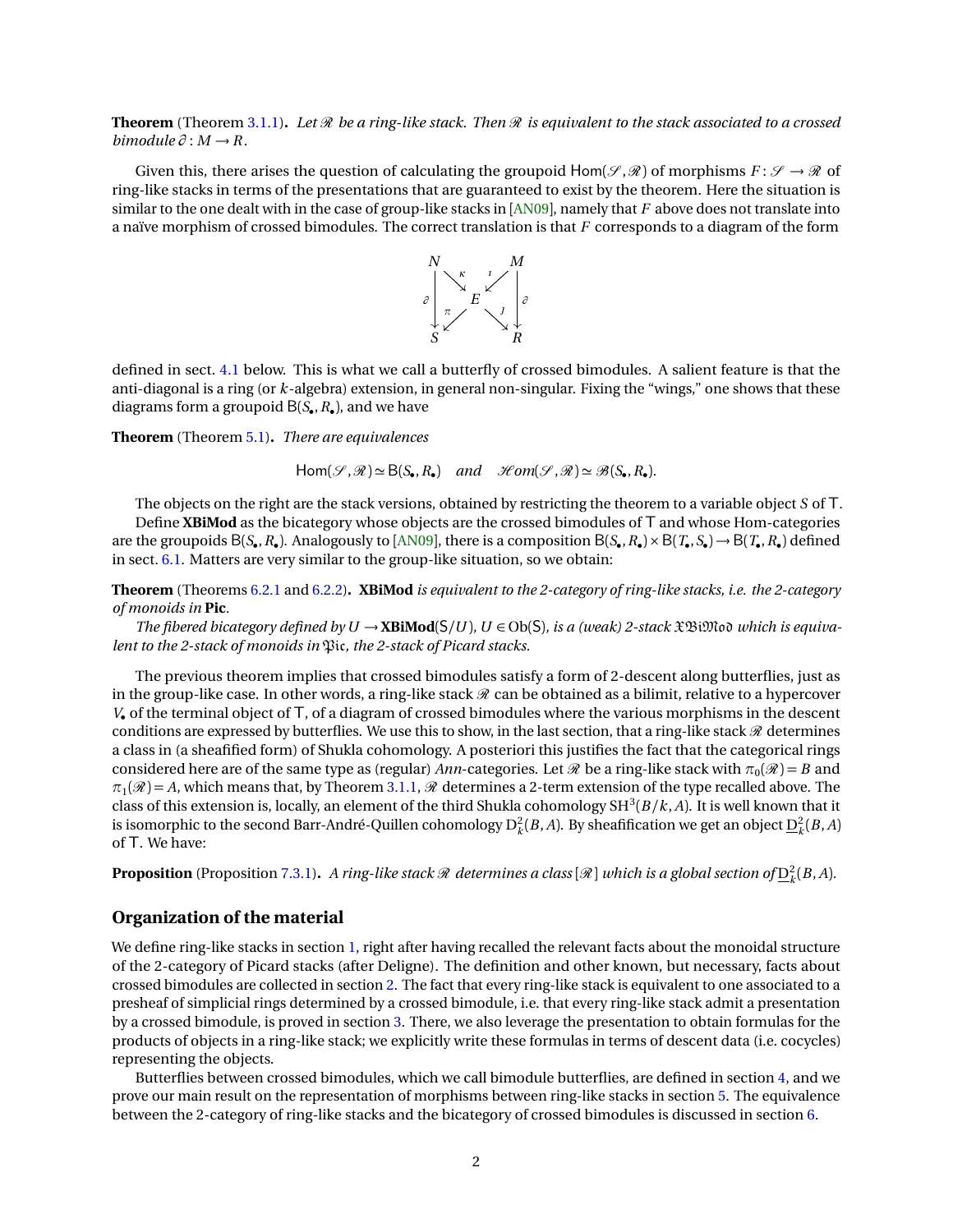<span id="page-2-1"></span>Finally, we make the connection with Shukla cohomology in Section [7.](#page-16-2) Most of the material is well known, and our intention is merely to illustrate the connection, hence our presentation is by necessity quite sketchy.

In an appendix we reproduce an argument by T. Pirashvili to show that the definition of Shukla cohomology of ref. [[BP06](#page-21-4)], which is used in sect. [7,](#page-16-2) agrees with the associative algebra cohomology defined by Quillen in ref. [[Qui70](#page-22-2)].

#### **Notation and terminology**

For the hierarchy of commutativity conditions on monoidal (or actually group-like) categories and stacks we use the terms: braided, symmetric, and Picard as opposed to braided, Picard, and strictly Picard in force in, e.g. [[Del73;](#page-21-5) [Bre94;](#page-21-6) [Bre99](#page-21-7)].

All complexes are cohomological, that is, the differential raises the degree. In order to simplify our notation, we use lower indices for negative degrees. In particular, for crossed (bi)modules we denote *∂* : *M* → *R*, or rather the corresponding complex, by  $R_{\bullet}$ , with  $R_0 = R$  and  $R_1 = M$ .

We fix a site S and the topos  $T = S^{\sim}$  of sheaves over S. A set-theoretic notation is employed. If F is an object of T, then  $x \in F$  means  $x \in F(U)$  for an appropriate (but not relevant)  $U \in Ob(S)$ , or equivalently  $x: U \to F$ , identifying *U* with the (pre)sheaf it represents. The same holds for the notation  $x \in \mathcal{R}$  when  $\mathcal{R}$  is a (pre)stack.

For simplicial manipulations we use Duskin's "opposite index convention" or "missing index" convention [[Dus02,](#page-21-8) pages 207–210], with the variant that we reverse the indexing for the 1-simplices.

Finally, regarding the question of terminology, the term *Ann*-category was coined and used in [[QHT08;](#page-22-0) [Qua03](#page-21-2)] by analogy with the better known "*gr*-category," used to denote a 2-group, or categorical group, i.e. a group-like groupoid. The axioms of an *Ann*-category are those of a ring structure up to isomorphism and coherence, and, quite importantly, they also require the underlying group-like groupoid to be Picard. (Again, there is a terminology shift in the recent [[Qua13](#page-21-1)], which uses *regular Ann*-categories.)

On the other hand, the term "categorical ring" often refers to a bimonoidal structure which is also "ring-like," but where the underlying categorical group is only required to be symmetric [see e.g. [JP07](#page-21-0)], or even just braided, [[Ald15](#page-20-0)], as opposed to strictly Picard.

Here we do not consider these more general alternatives and restrict ourselves to the Picard case, hence we use "ring," or "ring-like"-category, or "categorical ring," as a strict synonym of the term *Ann*-category.

#### **Acknowledgements**

I would like to thank T. Pirashvili for answering questions related to Shukla cohomology and for providing the argument reproduced in the appendix.

## <span id="page-2-0"></span>**1 Ring-like stacks**

A *ring-stack*, or stack with a ring-like structure, will be a stack  $\mathcal R$  in groupoids over a site S equipped with a structure making it into a so-called categorical ring. There are different non-equivalent definitions of such a notion, according to whether the underlying category or stack is Picard, or merely symmetric. Our current stance is to assume  $\mathcal R$  to be *Picard*, thereby the resulting ring-like fiber category will be akin to the Ann-categories of ref. [[QHT08](#page-22-0)], as opposed to those of ref. [[JP07](#page-21-0)].

#### **1.1 Tensor products of Picard stacks**

In ref. [[Del73](#page-21-5)] Deligne observes that the 2-category  $\mathfrak{Pic}(S)$  of Picard stacks over the site S is equipped with a monoidal structure ⊗:  $\mathfrak{Pic}(S) \times \mathfrak{Pic}(S) \to \mathfrak{Pic}(S)$ . Recall that each Picard stack  $\mathcal A$  admits a presentation

$$
[A_1 \xrightarrow{\partial} A_0] \sim \xrightarrow{\sim} \mathcal{A}
$$

where  $A_1 \to A_0$  is a complex of abelian sheaves on S supported in degrees  $[-1,0]$  and the left hand side above denotes forming the associated stack. (This is the same as taking the stacky quotient  $\left[A_0/A_1\right]$  by the action of  $A_1$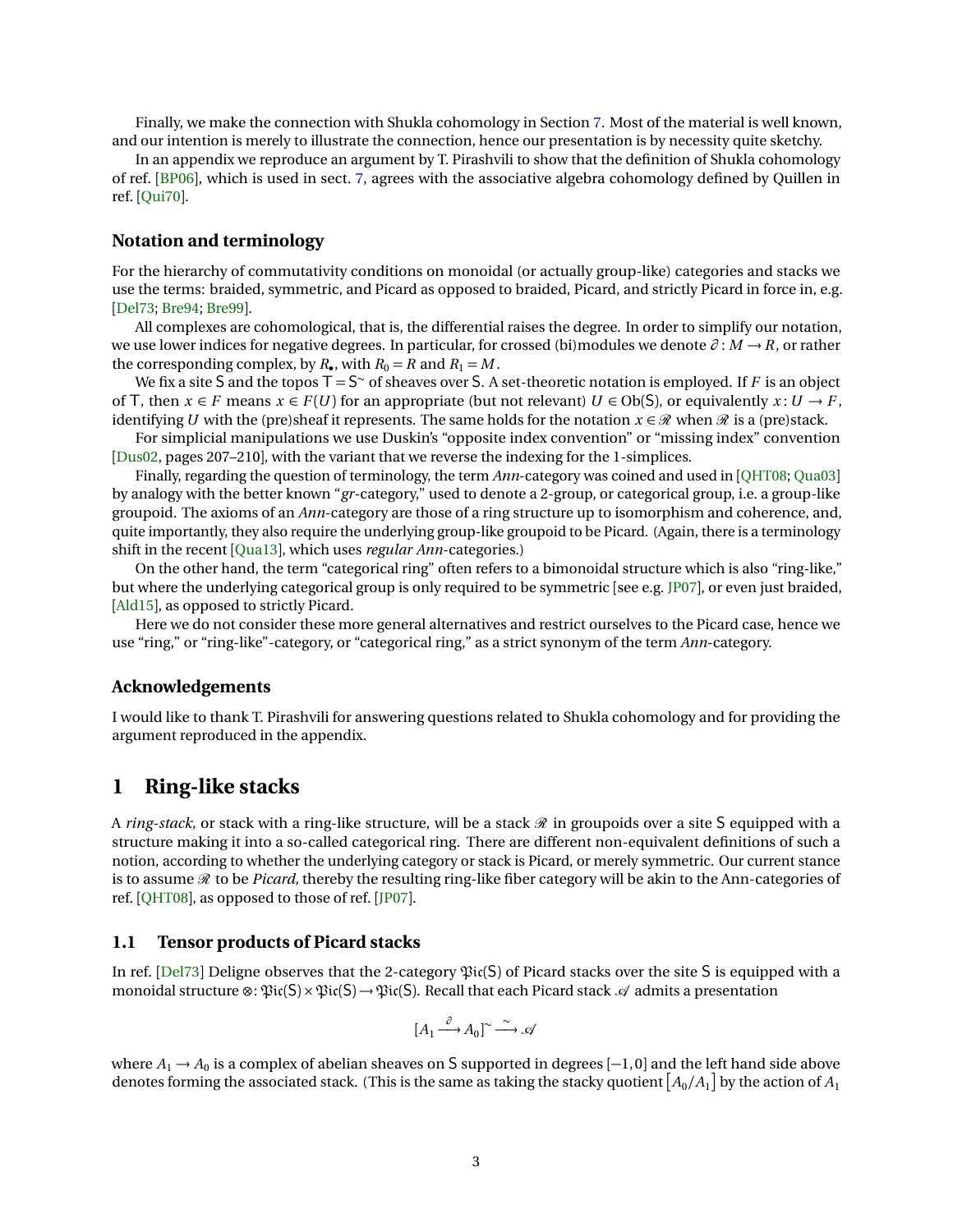<span id="page-3-2"></span>on  $A_0$  via the differential of the complex.) The tensor structure in  $\mathfrak{Pic}(S)$  is defined as follows. If  $\mathcal A$  and  $\mathcal B$  are Picard stacks with given presentations as above, define [[Del73](#page-21-5)]:

$$
\mathscr{A}\otimes\mathscr{B}=\Big[\,\tau_{\ge-1}\big(A_\bullet\overset{\mathbb{L}}{\otimes} B_\bullet\big)\Big]^{\!\!\sim},
$$

where  $\tau$  denotes the soft truncation. The construction of  $\mathscr A \otimes \mathscr B$  does indeed have the expected universal property with respect to biadditive functors from  $\mathscr{A} \times \mathscr{B}$ . In slightly more details, for any Picard stacks  $\mathscr{P}$  and Q let H*om*(Q,P ) denote the Picard stack of additive functors. Moreover, let H*om*(A ,B;P ) denote the Picard stack of biadditive functors. Then there is an equivalence (of Picard stacks)

$$
\mathcal{H}\textit{om}(\mathcal{A}, \mathcal{B}; \mathcal{P}) \simeq \mathcal{H}\textit{om}(\mathcal{A} \otimes \mathcal{B}, \mathcal{P}),
$$

and ⊗:  $\mathcal{A} \times \mathcal{B} \rightarrow \mathcal{A} \otimes \mathcal{B}$  is a "universal biadditive functor."

## **1.2 Definition of ring-like stacks**

With these premises, define a ring-like stack by mimicking the well-known fact that a ring is a monoid in the monoidal category of abelian groups:

**1.2.1 Definition.** A ring-like stack over S is a Picard stack  $\mathcal{R}$  over S equipped with a morphism

$$
m\colon\mathscr{R}\otimes\mathscr{R}\longrightarrow\mathscr{R}
$$

of Picard stacks and a (unit) object *I* which together combine into the structure of a (lax) monoid in  $(\frak{Pic}(S), \otimes)$ .

In the sequel we will usually suppress *m* from the notation, and write *XY* in place of  $m(X \otimes Y)$ , etc.

**1.2.2 Remark.** If  $\mathcal{R}$  is a ring-like stack as above and  $[\partial : M \to R]$ <sup>~</sup> is a presentation of the underlying Picard stack, then the objects of  $\mathcal R$  can be interpreted as *M* -torsors with a trivialization of their extension as *R*-torsors (cf. refs. [[Bre90;](#page-21-9) [AN09](#page-20-1)]). It is important to keep in mind that this interpretation pertains to the *additive* structure of R. Thus, if  $E_1$  and  $E_2$  are two objects of  $\mathcal{R}$ , the object  $E_1 + E_2$  corresponds in this interpretation to the standard torsor contraction  $E_1 \wedge^M E_2$ . On the other hand, the object  $E_1 E_2$  is an altogether different one (see below for an explicit construction).

**1.2.3 Example.** Let  $\mathcal{A}$  be a Picad stack, and let  $\mathcal{R} = \mathcal{E}nd(\mathcal{A})$ , the Picard stack of endomorphisms with respect to the sum of additive functors induced by that of  $\mathcal A$ . Then  $\mathcal R$  has a ring-like structure with multiplication given by composition.

A morphism of ring-like stacks  $F: \mathcal{S} \to \mathcal{R}$  is defined in the obvious way, that is, as a morphism of the underlying Picard stacks compatible with the ⊗-monoidal structures, see [[JP07](#page-21-0)]—modulo the difference between the symmetric and the Picard conditions for the underlying categorical groups.

# <span id="page-3-0"></span>**2 Crossed bimodules and their quotients**

#### **2.1 Crossed bimodules**

A way to produce ring-like stacks in the above sense is to consider complexes equipped with some additional structure, and then take the associated stack in the usual way. The appropriate structure is that of a *crossed bimodule*, or crossed module in algebras over S. Let us use the notation Ch<sup>[−1,0]</sup>(S) for the category of complexes of abelian sheaves on T supported in degrees [−1, 0]. Let us recall the definition (cf. refs. [[Lod98;](#page-21-10) [BM02;](#page-20-2) [BP06](#page-21-4)]).

**2.1.1 Definition.** A crossed bimodule, or algebra crossed module, of **Ch**<sup>[−1,0]</sup>(S) is a complex

<span id="page-3-1"></span> $\partial$  · *M* → *R* 

where *R* is a ring, *M* is an *R*-bimodule, and  $\partial$  is a morphism of *R*-bimodules such that

 $(2.1.2)$   $(\partial m_1)$  $)m_2 = m_1(\partial m_2).$ 

for all  $m_1, m_2 \in M$ .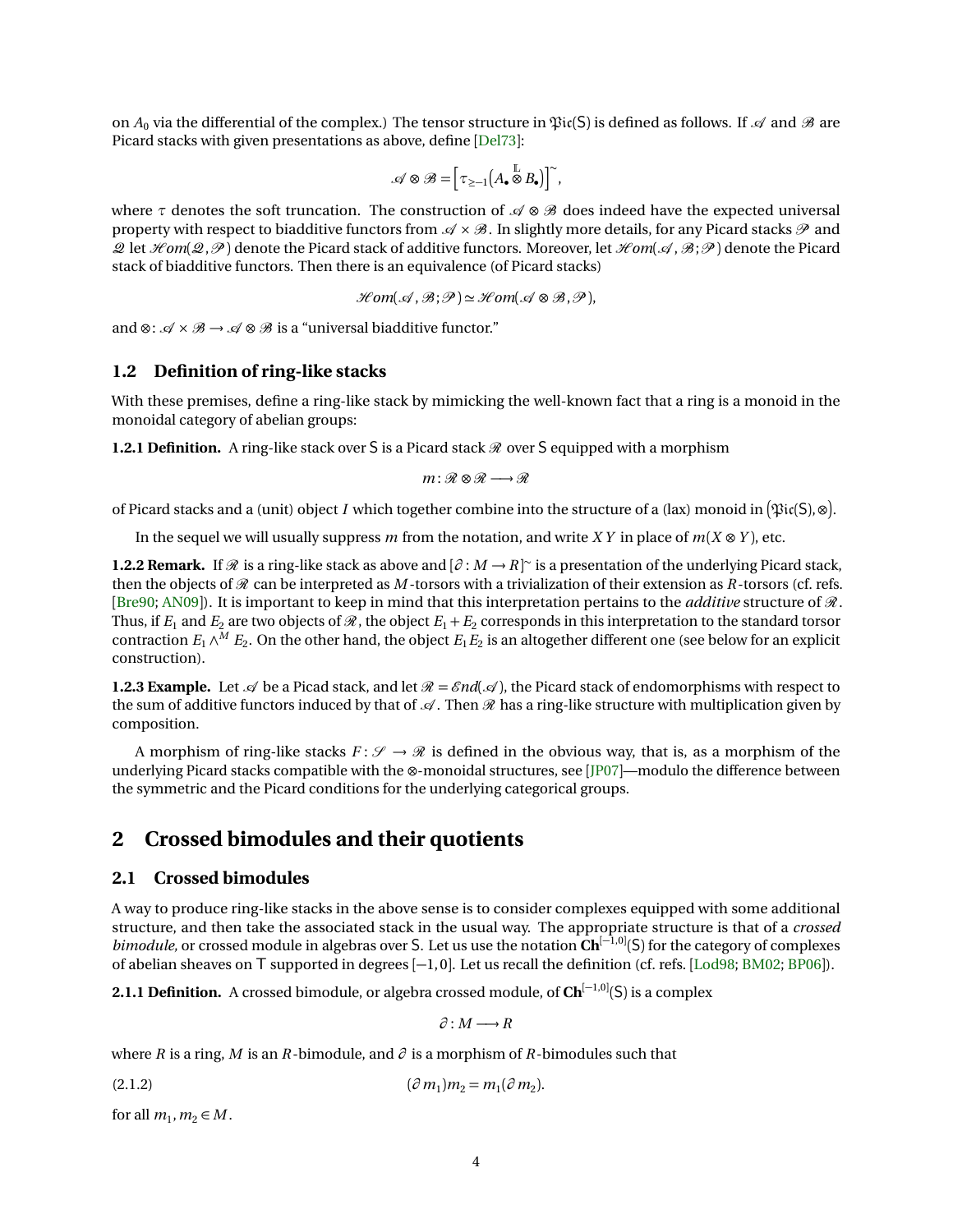<span id="page-4-3"></span>It is clear that the definition works for *k*-algebras, where *k* is a fixed commutative ring T.

<span id="page-4-2"></span>**2.1.3 Remark.** In more intrinsic term, the last condition in the definition—the Pfeiffer identity in algebra form—amounts to the commutativity of



In fact the resulting morphism is *R*-bilinear, hence it induces a product map

$$
M \otimes_R M \longrightarrow M
$$
  

$$
m \otimes m' \longrightarrow m \partial m'
$$

making *M* into a non-unital ring (or *k*-algebra), with *∂* becoming a homomorphism of non-unital rings. We will denote by  $\langle \cdot, \cdot \rangle$  this map.

The primary example of a crossed bimodule is that of a (bilateral) ideal *I* in a ring *R*. Secondly, for any ring *R* of T and any *R*-bimodule *M* ,

$$
M \stackrel{0}{\longrightarrow} R
$$

is evidently a crossed bimodule.

A good supply of crossed bimodules is provided by differential rings or differential graded *k*-algebras or simplicial rings (or *k*-algebras), depending on the framework we choose, as follows.

<span id="page-4-1"></span>**2.1.4 Example** (See [[BFM](#page-21-11)]). Let  $R^{\bullet}$  be a  $k$ -DGA supported in negative degrees, that is,  $R^i = 0$  for  $i > 0$ . Then the soft truncation

$$
\tau_{\geq -1} R^{\bullet} : (R^{-1}/\mathrm{Im}\,\partial) \longrightarrow R^{0}
$$

is a crossed bimodule.

**2.1.5 Example.** Let *R*• be a simplicial ring. Let *M R*• be its Moore complex (denoted cohomologically): in each degree  $MR^{-n} = \bigcap_{i=0}^{n-1}$  ker  $d_i$ , with  $d = d_n$  restricted to  $MR^{-n}$ . It is easily verified that the soft truncation

$$
\tau_{\geq -1} M R^{\bullet} : M R^{-1} / \operatorname{Im} d \longrightarrow M R^{0} = R_{0}
$$

is a crossed bimodule. For this, let  $R_0$  act on  $MR^{-1}$  = ker  $d_0$  by

$$
r_0 \cdot m \cdot r_1 \stackrel{\text{def}}{=} s_0(r_0) m s_0(r_1),
$$

where  $r_0, r_1 \in R_0$  and  $m \in \ker d_0$ . In addition, if  $m, m' \in R_1$ , then the simplicial identities imply that the combination  $d_1(m) \cdot m' - m \cdot d_1(m') = s_0 d_1(m) m' - ms_0 d_1(m')$  belongs to Im  $d_2$ : *R*<sub>2</sub> → *R*<sub>1</sub>, since

$$
s_0 d_1(m)m'-ms_0d_1(m')=d_2(s_0(m)s_1(m')-s_1(m)s_0(m')).
$$

Furthermore, if  $m$ ,  $m'$   $\in$  ker  $d_0$ , the combination within the parentheses on the right hand side above belongs to *MR*<sup>-2</sup>. Thus in the soft truncation the algebraic Pfeiffer identity [\(2.1.2\)](#page-3-1) is satisfied.

**2.1.6.** The crossed bimodule  $\partial : M \to R$  determines a groupoid

<span id="page-4-0"></span>
$$
\mathcal{R}_0\colon R\oplus M\mathop{\longrightarrow}\limits^{\textstyle\longrightarrow} R\,,
$$

objectwise over S, which is a presheaf of strict categorical rings: the additive structure is standard, and the multiplicative one is given, at the level of objects, by the ring structure of *R*, and at the level of morphisms by

$$
(r_0, m_0)(r_1, m_1) = (r_0 r_1, r_0 m_1 + m_0 r_1 + m_0 \partial (m_1)),
$$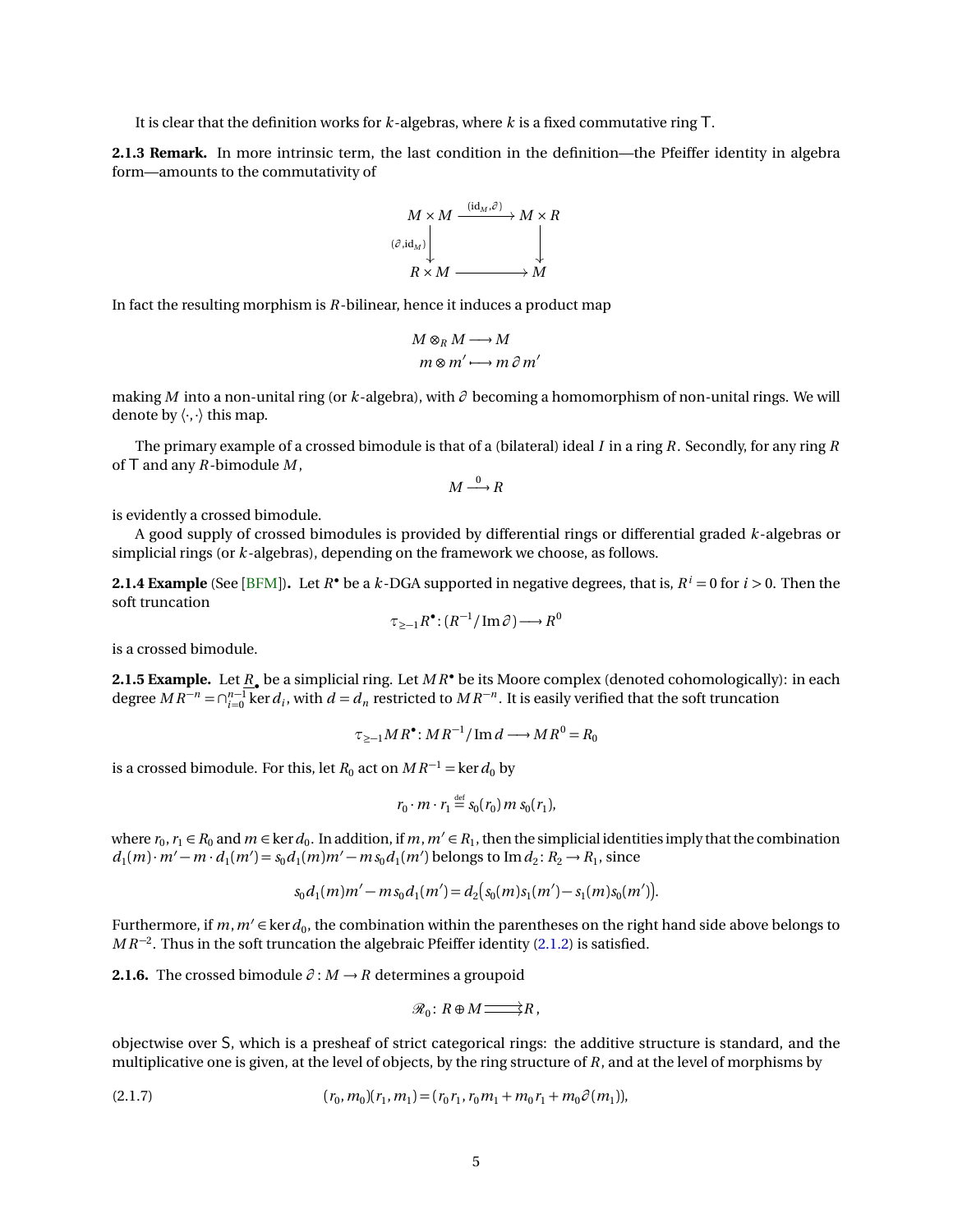<span id="page-5-4"></span>for all  $r_0, r_1 \in R$  and  $m_0, m_1 \in M$ . The verification of the axioms is straightforward. The nerve of  $\mathcal{R}_0$  (again, objectwise), is a simplicial presheaf  $N_{\bullet} \mathcal{R}_0$  where, for each  $n \ge 0$ ,

$$
N_n \mathcal{R}_0 = R \oplus \underbrace{M \oplus \cdots \oplus M}_{n-\text{times}}.
$$

It is easy to see that N<sub>•</sub>  $\Re$  is a simplicial ring. For this, analogously to ref. [[Bre90](#page-21-9)], inductively define  $u_n: N_n \Re$  →  $N_0 \mathcal{R}_0 = R$  by

$$
u_0 = id_R, \qquad u_n(y,m) = u_{n-1}(y) + \partial m,
$$

where we write an object of  $N_n \mathcal{R}_0 \simeq N_{n-1} \mathcal{R}_0 \oplus M$  as  $(y, m)$ , with  $y \in N_{n-i} \mathcal{R}_0$  and  $m \in M$ . Then the ring structure is obtained by inductively generalizing [\(2.1.7\)](#page-4-0), namely with the same conventions:

$$
(y_0, m_0)(y_1, m_1) = (y_0 y_1, u_{n-1}(y_0) m_1 + m_0 u_{n-1}(y_1) + m_0 \partial(m_1)).
$$

In particular, crossed bimodules are seen in this way to be equivalent to simplicial rings whose Moore complexes are supported in degrees [−1, 0].

<span id="page-5-0"></span>**2.1.8.** If  $\partial : M \to R$  is a crossed bimodule, one considers  $A = \pi_1(R_*) = \ker \partial$  and  $B = \pi_0(R_*) = \text{coker}\partial$ . It is well known and easy to see that *B* is a ring (or *k*-algebra) and *A* a *B*-bimodule. One refers to the complete exact sequence

$$
0 \longrightarrow A \longrightarrow M \xrightarrow{\partial} R \longrightarrow B \longrightarrow 0
$$

as a *crossed extension* of *B* by *A*. Of course *A* and *B* are the homotopy objects of the simplicial ring determined by the crossed bimodule, in other words the homology objects of the associated Moore complex.

<span id="page-5-3"></span>**2.1.9 Example** (Variant of [2.1.4\)](#page-4-1). Let  $\partial$  :  $M \rightarrow R$  be a crossed bimodule as in [2.1.8.](#page-5-0) The chain complex

$$
\cdots \longrightarrow 0 \longrightarrow A \xrightarrow{\iota} M \xrightarrow{\partial} R
$$

is equipped with a *k*-DGA structure: define  $x_i x_j$  via the bimodule structure if either  $i = 0$  or  $j = 0$ , and  $x_i x_j = 0$ otherwise. It is quasi-isomorphic to *B*, with its structure of *k*-DGA concentrated in degree zero. See [[BP06](#page-21-4)] for more details on the relations between *k*-DGAs and crossed bimodules.

#### <span id="page-5-2"></span>**2.2 Strict morphisms**

The notion of morphism between crossed bimodules has a straightforward definition.

<span id="page-5-1"></span>**2.2.1 Definition.** Let  $\partial : M \to R$  and  $\partial : N \to S$  be two crossed bimodules. A morphism of crossed bimodules between them is a morphism of complexes, i.e. a pair  $(\alpha, \beta)$  such that in the commutative diagram



*α* is a ring homomorphism and  $\beta$  is *α*-equivariant, that is, we have  $\beta(s_0 n s_1) = \alpha(s_0)\beta(n)\alpha(s_1)$  for all  $s_0, s_1 \in S$ ,  $n \in N$ .

By a standard procedure, a morphism of crossed bimodules will induce a functor between the corresponding groupoids. It is straightforward to verify that it is a morphism of ring-like structures. For, let  $\mathscr{S}_0$  and  $\mathscr{R}_0$  be the groupoids corresponding to the complexes  $N \to S$  and  $M \to R$ , respectively. It is standard that  $\alpha$  and  $(\alpha, \beta)$ :  $S \oplus N \to R \oplus M$  combine to give an additive functor  $\mathscr{S}_0 \to \mathscr{R}_0$ . In addition, we have, for all  $(s, n)$  and  $(s', n') \in S \oplus N$ ,

$$
(\alpha(s), \beta(n)) \otimes (\alpha(s'), \beta(n')) = (\alpha(s)\alpha(s'), \alpha(s)\beta(n') + \beta(n)\alpha(s') + \beta(n)\partial \beta(n'))
$$
  
= (\alpha(s s'), \beta(s n' + n s') + \beta(n)\alpha(\partial n'))  
= (\alpha(s s'), \beta(s n' + n s') + \beta(n \partial n')),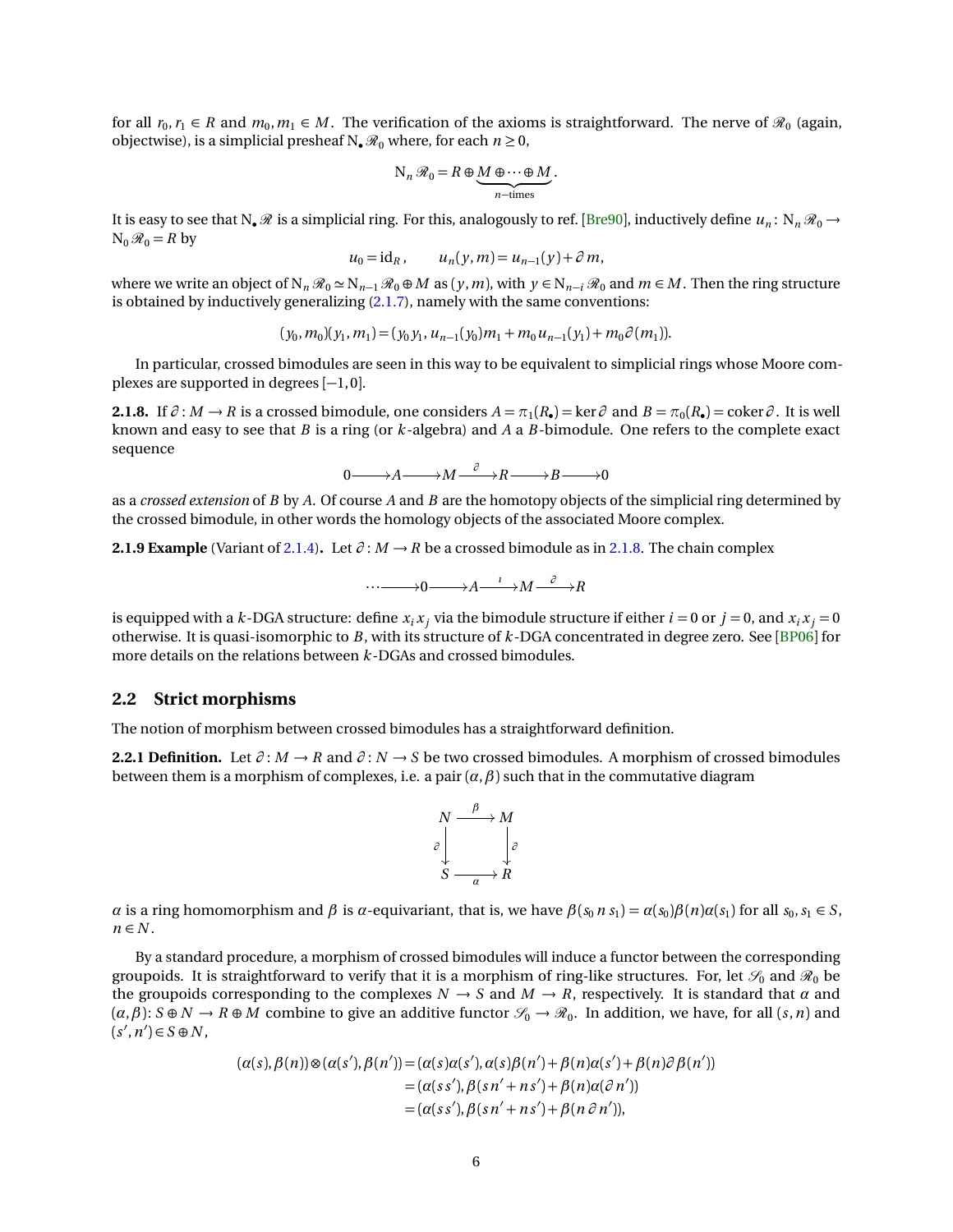<span id="page-6-2"></span>and the latter is just the image of  $(s, n) \otimes (s', n')$ . Thus  $(\alpha, \beta)$  gives a morphism of strict categorical rings.

We recall the notion of homotopy. Let  $(\alpha, \beta)$  and  $(\alpha', \beta')$  be two morphisms between  $\partial : N \to S$  and  $\partial : M \to R$ , as in Definition [2.2.1](#page-5-1) above.

**2.2.2 Definition.** A *homotopy*  $h: (\alpha', \beta') \Rightarrow (\alpha, \beta)$  is a *k*-linear map  $h: S \rightarrow M$  such that:

*α* <sup>0</sup> <sup>−</sup> *<sup>α</sup>* <sup>=</sup> <sup>−</sup>*<sup>∂</sup>* ◦*h*,(2.2.3a)

$$
\beta' - \beta = -h \circ \partial,
$$

and, for all  $s, s' \in S$ ,

<span id="page-6-0"></span>
$$
(2.2.3c) \qquad \qquad h(s s) = \alpha(s)h(s') + h(s)\alpha(s') - \partial h(s)h(s').
$$

**2.2.4 Remark.** The first two conditions amount to the standard definition of chain homotopy (for complexes supported in degrees [−1,0]). The third can be given the following interpretation. Consider the complex of Hochschild cochains for *S* with values in the *S*-bimodule *M* (cf. [[Lod98](#page-21-10)], the bimodule structure is via the homomorphism *α*). Let us denote the Hochschild coboundary by  $\delta$ . Then [\(2.2.3c\)](#page-6-0) can be recast as

<span id="page-6-1"></span> $\delta h = \langle h, h \rangle$ ,

where the right-hand side is the product introduced in Remark [2.1.3.](#page-4-2)

A homotopy  $h$  determines a morphism of functors  $(\alpha',\beta')$   $\Rightarrow$   $(\alpha,\beta)$  between the categorical rings  $\mathscr{S}_0$  and  $\mathscr{R}_0$ . Also, it is easily verified that  $\tilde{h} = -h$  is a homotopy from  $(a, \beta)$  to  $(a', \beta')$ , thus morphisms of crossed bimodules and homotopies between them form a groupoid, denoted Hom(*S*• ,*R*• ).

#### **2.3 Associated ring-like stacks**

Let  $\partial$  : *M* → *R* be a crossed bimodule, and let  $\mathcal{R}_0$  the corresponding groupoid

$$
\mathscr{R}_0\colon R\oplus M\mathop{\longrightarrow}\limits^{\scriptstyle\longrightarrow} R\,,
$$

as above. We have observed that it is a presheaf of categorical rings on S, with corresponding strict additive bifunctor  $m_0: \mathcal{R}_0 \times \mathcal{R}_0 \to \mathcal{R}_0$ . Let  $\mathcal{R} = [M \to R]^{\sim}$  be the *associated Picard stack*, and  $j: \mathcal{R}_0 \to \mathcal{R}$  the corresponding local equivalence. By the usual universal property argument, we have the equivalence

$$
\mathcal{H}om(\mathcal{R}_0\times\mathcal{R}_0,\mathcal{R})\simeq \mathcal{H}om(\mathcal{R}\times\mathcal{R},\mathcal{R}),
$$

cf. [[Del73,](#page-21-5) §1.4.10], hence the composite morphism  $j \circ m_0: \mathcal{R}_0 \times \mathcal{R}_0 \longrightarrow \mathcal{R}$  yields

$$
m: \mathcal{R} \times \mathcal{R} \longrightarrow \mathcal{R}.
$$

Thus  $\mathcal R$  is a ring-like stack.

As we have observed, a morphism of crossed bimodules (*α*,*β*): *S*• → *R*• induces one between groupoids  $F_0: \mathscr{S}_0 \to \mathscr{R}_0$  (cf. sect. [2.2\)](#page-5-2). If we compose the latter with  $J: \mathscr{R}_0 \to \mathscr{R}$ , again by standard arguments, there results a morphism

$$
F\colon \mathscr{S}\longrightarrow \mathscr{R}
$$

between the associated Picard stacks, which is easily seen to be a morphism of ring-like stacks.

We regard these morphisms as strict in the following sense.

**2.3.1 Definition.** Let  $\mathscr{S} \simeq [N \to S]^{\sim}$  and  $\mathscr{R} \simeq [M \to R]^{\sim}$  be the associated stacks. A morphism  $F : \mathscr{S} \to \mathscr{R}$  of ring-like stacks is *strict* if it arises from a crossed bimodule morphism between the presentations.

An equivalent way of stating the notion of strict morphism would be to say that  $F: \mathcal{S} \to \mathcal{R}$  is strict whenever it arises from a morphism of the underlying prestacks  $\mathscr{S}_0$  and  $\mathscr{R}_0$ . Due to Theorem [3.1.1](#page-7-0) below, the notion of strict morphism makes sense for all ring-like stacks.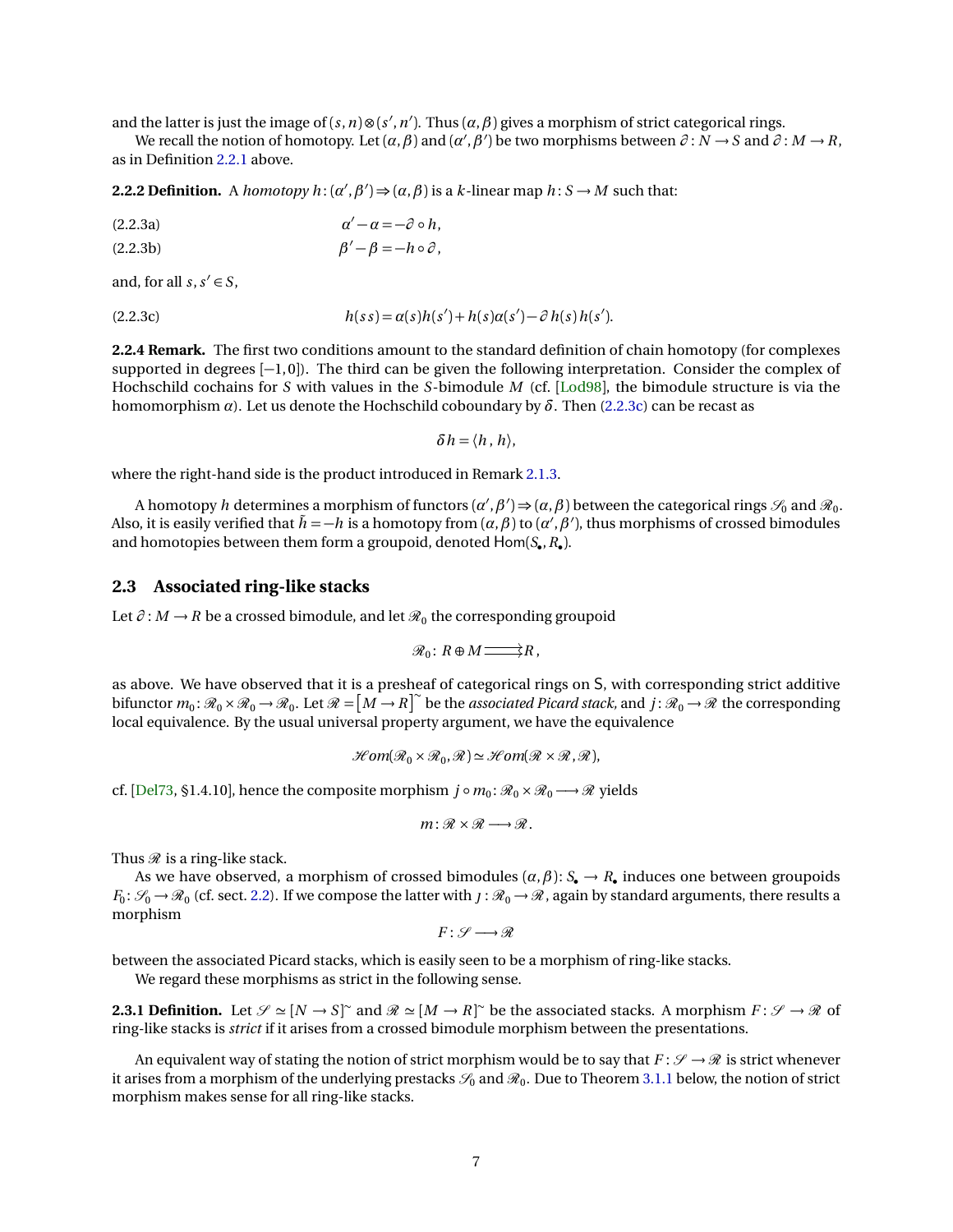# <span id="page-7-3"></span><span id="page-7-1"></span>**3 Ring-like stacks and their presentations**

Every Picard stack of T has a presentation by a complex of abelian sheaves supported in degrees [-1,0]. If  $\mathcal{R}$  is a ring-like stack, we prove the presentation is a crossed bimodule. We use them to discuss the forms of the descent data (i.e. the cocycles) and the monoidal structures. Later, in section [6,](#page-15-1) we discuss the significance from the point of view of the 2-category of Picard stacks.

#### **3.1 Presentations of ring-like stacks**

<span id="page-7-0"></span>**3.1.1 Theorem.** Let  $\mathcal{R}$  be a ring-like stack. Then  $\mathcal{R}$  admits a presentation by a crossed bimodule  $\partial : M \to R$ .

*Proof (Sketch).* Take a presentation  $\Re \simeq [B \to A]^{\sim}$  of the underlying Picard stack of  $\Re$ . The complex  $B \to A \equiv$  $A_1 \rightarrow A_0$  is just a complex of abelian groups of T.

Consider the tensor algebra  $T(A)$  over A, where  $T(\cdot)$  is taken over  $\mathbb Z$ . We claim the projection  $\pi: A \to \mathcal R$  factors through *T*(*A*). To see this, define  $\varpi$ : *T*(*A*)  $\rightarrow \mathcal{R}$  by

$$
\varpi(a_1\otimes\cdots\otimes a_n)=(\ldots(\pi(a_1)\pi(a_2))\ldots\pi(a_n)\ldots),
$$

using the left bracketing for the expression on the right. We want this to be unital, namely for  $n = 0$  we send 1 to the  $I_{\mathcal{R}}$ , the multiplicative unit object of  $\mathcal{R}$  . One can view the  $a_i$ ,  $i=1,\ldots,n$  as parametrizing a collection of objects of R via *π*. Thus, by [[Lap72a;](#page-21-12) [Lap72b](#page-21-13)], *\$* is well defined. It is also essentially surjective, since *π* is. Now, define *M* as the homotopy kernel of  $\varpi$ :  $T(A) \to \mathcal{R}$ . An element of *M* is a pair  $(b_1 \otimes \cdots \otimes b_n, \lambda)$  where  $\lambda$ :  $\varpi(b_1 \otimes \cdots \otimes b_n) \stackrel{\sim}{\to} 0_{\mathcal{R}}$ . Forgetting  $\lambda$  gives the differential  $\partial : M \to T(A)$ . As it is easily seen, M is a  $T(A)$ -bimodule, and computations similar to those in [[AN09,](#page-20-1) p. 5.3.8] show that the Pfeiffer identity holds. Thus the complex  $\partial : M \to R$ , with  $R = T(A)$ , is a crossed bimodule. We also have a commutative diagram



where  $\eta_0$ ,  $\eta_1$  are monomorphisms. It is easily seen that  $\partial: B \to A$  and  $\partial: M \to T(A)$  have the same kernel and cokernel, which then coincide with  $\pi_1(\mathcal{R})$  and  $\pi_0(\mathcal{R})$ .  $\Box$ 

In the following we will always use a presentation *∂* : *M* → *R* by a crossed bimodule.

#### <span id="page-7-2"></span>**3.2 Objects and products in a ring-like stack**

The standard geometric interpretation of  $\mathscr{R} = \bigl[M \to R \bigr]^\sim$  is obtained by observing that it is equivalent (as a Picard stack) to Tors(*M*, *R*), the stack of *M* -torsors *E* equipped with a trivialization *s* :  $E \wedge^M R \to R$ . If *E* and *E'* are two *M* -torsors, it is standard that their sum  $E + E'$  is given by the *M* -torsor  $E \wedge^M E'$  equipped with the trivialization  $s + s'$ . The projection morphism  $\pi_{\mathcal{R}} : R \to \text{TORS}(M, R)$  assigns to  $r \in R$  the trivial torsor *M* equipped with the *M* -equivariant map that sends 0 to *r*. (Thus  $m \in M$  is sent to  $r + \partial m$ .) In particular,  $(M, 0) = \pi_{\mathcal{R}}(0)$  will be identified with the zero object  $0_{\mathcal{R}}$  (the unit of the sum operation).

Less standard is the product  $EE' = m(E, E')$  induced by the second monoidal structure of the ring-like stack  $\mathscr R$ . This structure can be described as follows. First, a local description. To local data (i.e. sections)  $e \in E$  and  $e' \in E'$ we assign the trivial M torsor, which we can think as being generated by the symbol  $\{e, e'\}$ . Recall that *E* and *E'* have trivializations of their push-outs as *R*-torsors via *∂* , by way of *M* -equivariant maps *s* and *s* 0 , respectively. The trivial M-torsor associated to  $(e, e')$  is equipped with the map denoted  $ss'$  sending the generator  $\{e, e'\}$  to  $s(e)s'(e') \in R$ . Replacing the pair  $(e, e')$  with  $(e + m, e' + m')$ , results in the isomorphism of trivial torsors such that:

$$
\{e,e'\}\longrightarrow\{e+m,e'+m'\}-\big(s(e)m'+ms'(e')+m\partial m'\big).
$$

The sought-after  $M$ -torsor  $EE'$  will be obtained by gluing the above trivial torsors by way of this isomorphism. (It is clear that it satisfies the appropriate cocycle condition.)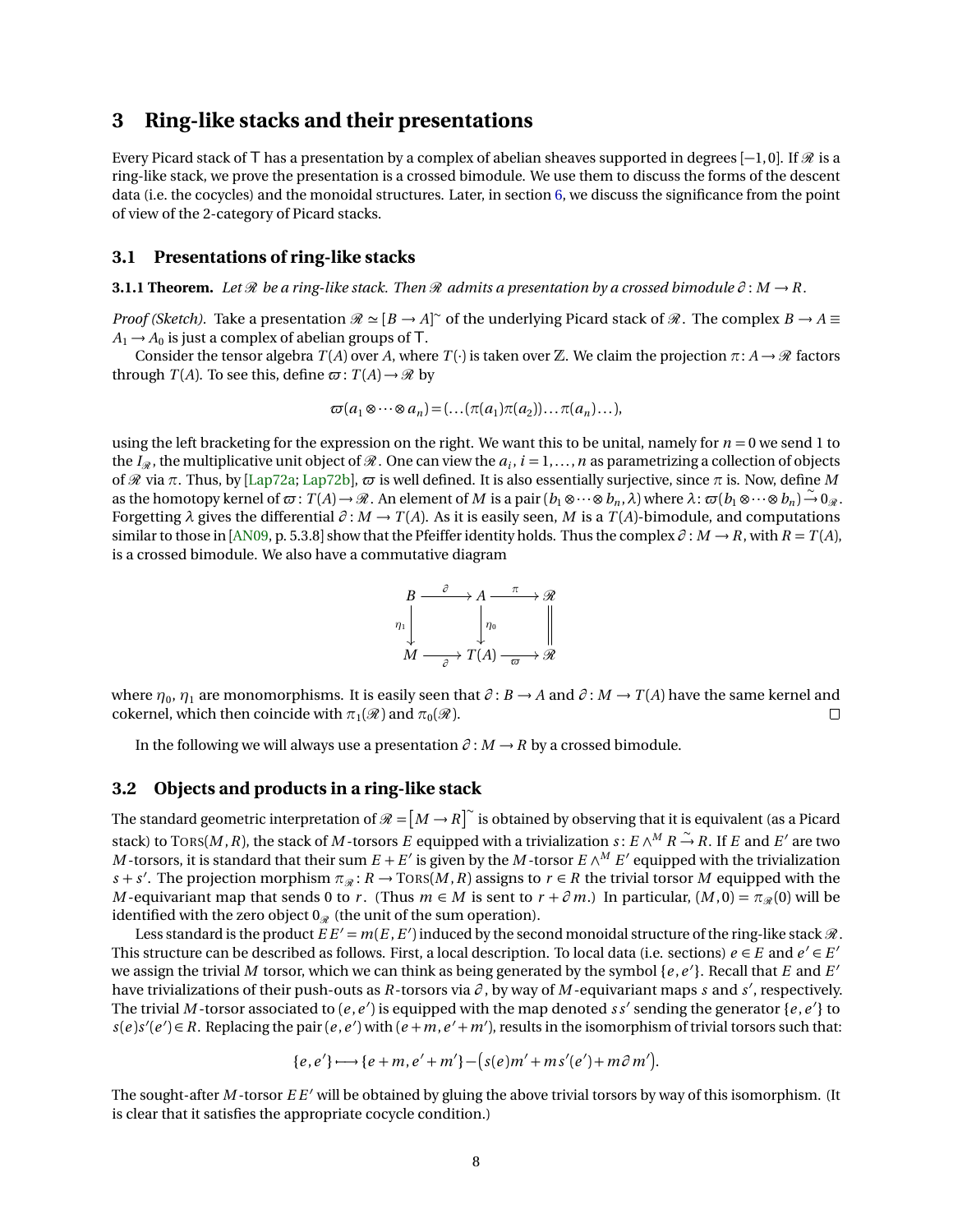<span id="page-8-0"></span>An alternative more global description simply is obtained by observing that the above construction presents *E E'* as the quotient of  $E \times E' \times M$  by the action of  $M \times M$  given by:

 $(e, e', m_0) \longrightarrow (e + m, e' + m', m_0 + s(e)m' + ms'(e') + m \partial m'), \quad m, m' \in M.$ 

The correspondence between the two pictures is that  $\{e,e'\}$  is the class of  $(e,e',0)$ , and that in the resulting *M* -torsor we have:

$$
\{e+m,e'+m'\}=\{e,e'\}+\big(s(e)m'+ms'(e')+m\partial m'\big).
$$

Note that the map *s s* defined above is compatible with this relation, hence it is well defined as an *M* -equivariant map  $ss: EE' \rightarrow R$ .

The unit object *I*<sub>R</sub> for the just defined multiplicative structure can be identified with  $(M, 1) = \pi_{\mathcal{R}}(1)$ . Indeed, if *E* is any  $(M, R)$ -torsor, we have the standard structure isomorphisms:

$$
\lambda_E: I_{\mathcal{R}} E \longrightarrow E
$$
  
\n
$$
\{0, e\} \longrightarrow e,
$$
  
\n
$$
\rho_E: E I_{\mathcal{R}} \longrightarrow E
$$
  
\n
$$
\{e, 0\} \longrightarrow e.
$$

It is easily checked that they are well defined and functorial.

## **3.3 Cocycles**

Objects of  $\mathcal R$  can be described in terms of descent data. Given a presentation, descent data become just cocycle representations for such torsors as described above. Using these data, the ring structure on  $\Re$  is very concretely described by localized versions of the formulas for  $\mathcal{R}_0$ , as follows.

Let  $V_{\bullet} \to U$  be a hypercover of T. An object *E* over *U* will be represented by a triple  $(V_{\bullet}, r, m)$ , where  $r \in R(V_0)$ , and  $m \in M(V_1)$  such that

$$
d_0^*r - d_1^*r = \partial m
$$
  

$$
d_2^*m + d_0^*m = d_1^*m.
$$

If now  $E, E'$  are two objects of  $\mathcal{R}_U$ , and  $(V_\bullet, r, m)$  and  $(V_\bullet, r', m')$  the corresponding descent data, where the hypercover  $V_{\bullet} \to U$  is assumed for simplicity to be same for both objects, the object  $E + E'$  is represented by  $(V_{\bullet}, r_0 + r_1, m_0 + m_1)$ , whereas the multiplication  $EE' = m(E, E')$  is represented by the triple

$$
(V_{\bullet},rr',(d_{1}^{*}r)m'+m(d_{0}^{*}r')+m\partial m')\!=\!(V_{\bullet},rr',(d_{1}^{*}r)m'+m(d_{1}^{*}r')).
$$

These formulas are most transparent in the Čech formalism. Assuming  $T = Sh(S)$ , and S to have (finite) limits, if  $(U_i)_{i\in I}$  is a cover of  $U \in S$ , we write the data for E as a collection  $(r_i, m_{ij})$ , where  $r_i \in R(U_i)$  and  $m_{ij} \in M(U_i \times_U U_j)$ , such that

$$
r_j - r_i = \partial m_{ij},
$$
  

$$
m_{ij} + m_{jk} = m_{ik},
$$

and similarly for  $E'$ . Therefore  $E + E'$  is represented by

 $(r_i + r'_i)$  $m'_{i}$ ,  $m_{ij}$  +  $m'_{ij}$ ,

whereas  $EE'$  by

$$
(r_i r'_i, r_i m'_{ij} + m_{ij} r'_j).
$$

The cocycle, that is, the triple  $(V_{\bullet}, r, m)$  corresponds to a simplicial map

$$
\xi\colon V_\bullet {\longrightarrow} \mathbf{N}_\bullet \mathscr{R}_0,
$$

see [[Jar09](#page-21-14)] and [[AN09,](#page-20-1) §3.3.1-3.4.4]. The simplicial ring structure of  $N_{\bullet} \mathcal{R}_0$  gives pointwise sum and product operations for cocycles. Hence  $E + E'$  and  $E E'$  give rise and are determined by the simplicial maps  $\xi + \xi'$  and  $\xi \xi'$ , defined by

$$
(\xi + \xi')_n \stackrel{\text{def}}{=} \xi_n + \xi'_n \quad \text{and} \quad (\xi \xi')_n \stackrel{\text{def}}{=} \xi_n \xi'_n.
$$

By explicitly writing down the simplicial maps (see loc. cit. or, e.g., [[May92](#page-21-15)]) we arrive at the formulas for the addition and multiplication of cocycles given above.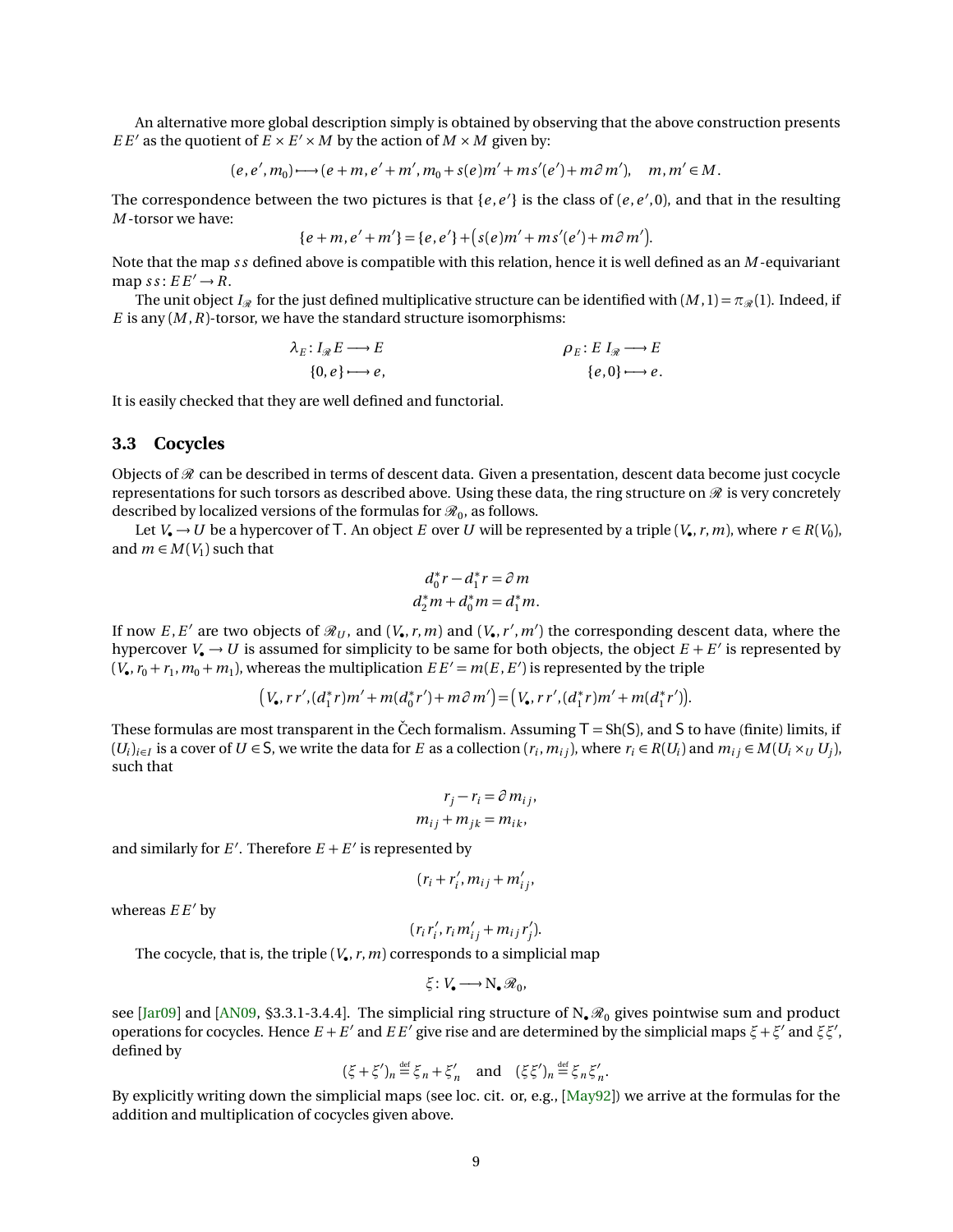# <span id="page-9-5"></span><span id="page-9-1"></span>**4 Bimodule butterflies**

*Butterflies* ([[Noo07;](#page-21-16) [AN09](#page-20-1)]) are certain kind of diagrams computing morphisms between length 2-complexes in the homotopy category. We specialize the concept to the present situation.

## <span id="page-9-0"></span>**4.1 Bimodule butterflies**

Let  $S_{\bullet} \colon N {\stackrel{\partial}{\longrightarrow}} S$  and  $R_{\bullet} \colon M {\stackrel{\partial}{\longrightarrow}} R$  be two crossed bimodules of T.

<span id="page-9-4"></span>**4.1.1 Definition.** A *crossed bimodule butterfly,* or simply a *butterfly,* for short, from *S*• to *R*• is a diagram



<span id="page-9-3"></span><span id="page-9-2"></span>

where:

- 1. *E* is a ring (or *k*-algebra);
- 2. The NE-SW diagonal  $M\rightarrow E\rightarrow S$  is an extension, namely it is an exact sequence of the underlying modules, and  $\pi: E \to S$  is a ring (or *k*-algebra) homomorphism;
- 3. The NW-SE diagonal  $N \rightarrow E \rightarrow R$  is a complex of abelian groups (or *k*-modules), namely  $j \circ \kappa = 0$ ;  $j : E \rightarrow E$ is a ring (*k*-algebra) homomorphism;
- 4. For all  $m \in M$ ,  $n \in N$ , and  $e \in E$ , the following compatibility conditions hold:

| (4.1.3a) | $\iota(m_l(e)) = \iota(m)e$      |
|----------|----------------------------------|
| (4.1.3b) | $i(j(e)m) = e i(m)$              |
| (4.1.3c) | $\kappa(n \pi(e)) = \kappa(n) e$ |
| (4.1.3d) | $\kappa(\pi(e)n) = e \kappa(n).$ |

There are some elementary consequences of the definition.

**4.1.4 Lemma.** *In the butterfly defined above:*

- *1. M is a bilateral ideal in E .*
- *2. The images of N and M in E multiply to zero:*  $\kappa(N)\iota(M) = 0$  *in E.*

*Proof.* The first is obvious (it is just a restatement of the second condition in the definition). The second easily follows from [\(4.1.3\)](#page-9-2).  $\Box$ 

**4.1.5 Remark.** 1. The NW-SW diagonal is not necessarily an abelian extension, namely  $M^2 \neq 0$  in general, as an ideal in *E*. Indeed, for all  $m, m' \in M$  we have

$$
u(m)u(m') = u(m j u(m')) = u(m \partial m'),
$$

and *m ∂ m'* is in general nonzero.

2. The multiplication on *M* induced by *E* is the same as that induced by the crossed bimodule structure (cf. Remark [2.1.3\)](#page-4-2).

A shorthand notation for a butterfly *from S*• *to R*• with centerpiece *E* will be  $[S_\bullet, E, R_\bullet]$ .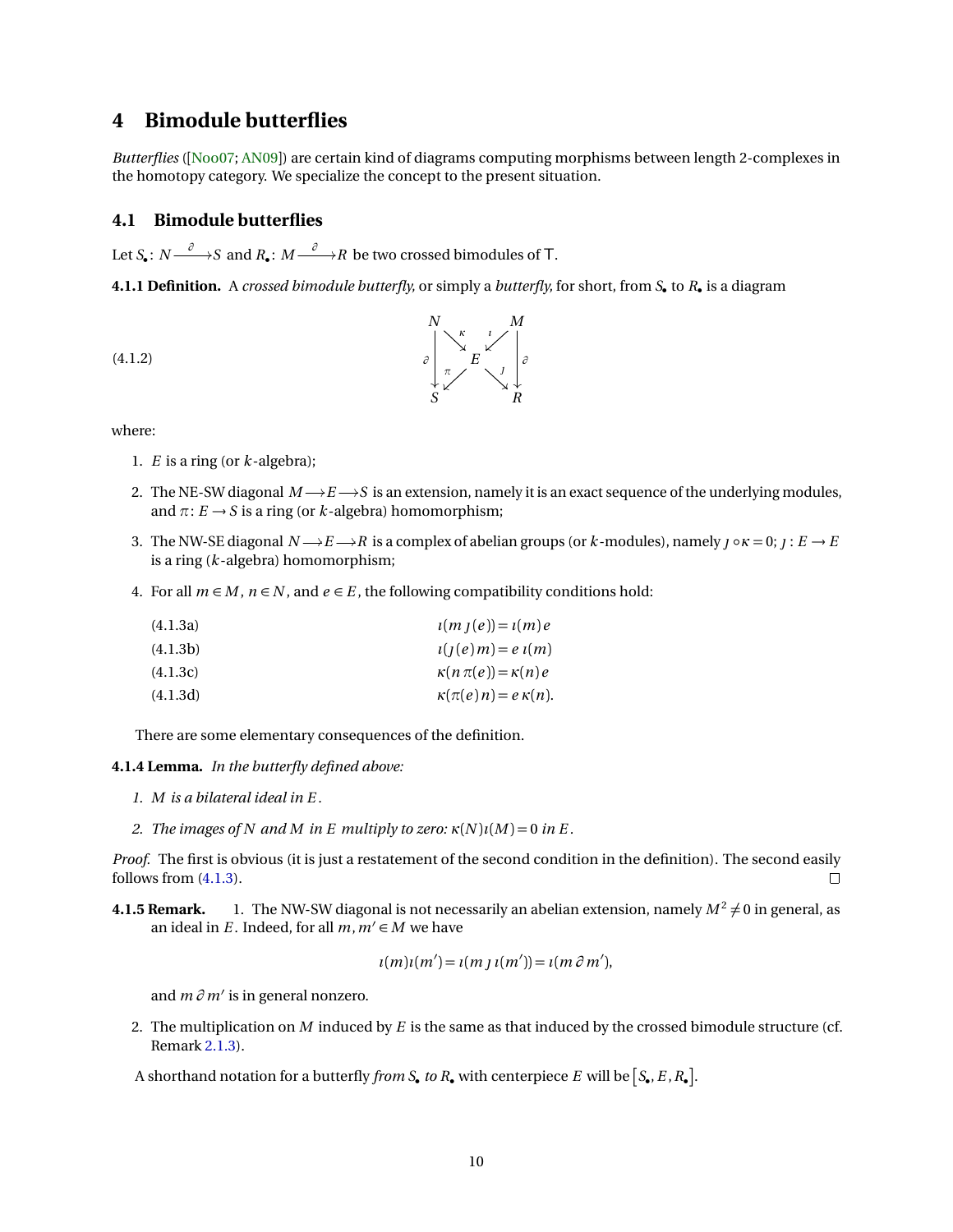<span id="page-10-0"></span>**4.1.6 Definition.** A morphism  $\alpha$ :  $[S_\bullet, E, R_\bullet] \to [S_\bullet, E', R_\bullet]$  is a ring (or *k*-algebra) isomorphism  $\alpha$ :  $E \stackrel{\sim}{\to} E'$  compatible with the structural maps of both butterflies in the sense that the following diagram commutes



With the notion of morphism just introduced, butterflies from *S*• to *R*• clearly form a groupoid, denoted B(*S*• ,*R*• ). Analogously to [[AN09,](#page-20-1) §5 and §8], we can consider a local version with respect to S, namely form the fibered category  $\mathscr{B}(S_\bullet, R_\bullet)$  from  $U \mapsto B(S_\bullet|_U, R_\bullet|_U)$ , where  $U \in Ob(S)$ . These groupoids are subgroupoids of the corresponding ones constructed by forgetting the multiplicative structures and considering just the underlying abelian sheaves (or *k*-modules). Denote them by  $B_k(S_\bullet,R_\bullet)$  and  $B_k(S_\bullet|_U,R_\bullet|_U)$ , respectively. By loc. cit., the latter are the fibers of a stack  $\mathscr{B}_k(S_*,R_*)$ . This implies that  $\mathscr{B}(S_*,R_*)$  forms a stack as well. Note, however, that it will not be closed with respect to the symmetric structure given by "addition" of butterflies (cf. [[AN09,](#page-20-1) §8]).

#### <span id="page-10-1"></span>**4.2 Fractions**

The diagram [\(4.1.2\)](#page-9-3) can be completed to



where the left wing is a pull-back. With set-theoretic notation,  $N \oplus_S E = \{(n, e) \in N \oplus E \mid \partial n = \pi e\}$ . As in the abelian case,  $\kappa$ :  $N \rightarrow E$  gives a splitting of  $\tilde{\pi}$ , so that we have an isomorphism

$$
(\mathrm{id}_N,\mathrm{id}_E-\kappa)\colon N\oplus_S E\stackrel{\sim}{\longrightarrow} N\oplus M,
$$

with inverse (id<sub>N</sub>,  $\iota$  +  $\kappa$ ). In addition, the complex  $E_{\bullet}$ :  $N \oplus_{S} E \to E$  is a crossed bimodule: first,  $N \oplus_{S} E$  is an *E* -bimodule with the operations (written set-theoretically as):

$$
e_0 \cdot (n, e) = (\pi(e_0)n, e_0 e)
$$
 and  $(n, e) \cdot e_1 = (n\pi(e_1), e_1 e_1)$ ,

for all  $e, e_0, e_1 \in E$  and  $n \in N$ . An elementary verification shows that the Pfeiffer identity (cf. Remark [2.1.3\)](#page-4-2)

$$
\partial(n_0, e_0)(n_1, e_1) = (n_0, e_0) \partial(n_1, e_1)
$$

holds.

<span id="page-10-2"></span>**4.2.1 Lemma.** *Each wing of the above diagram determines a morphism of crossed bimodules, the left one being a quasi-isomorphism.*

*Proof.* The first statement is an elementary verification and it is left to the reader. The second follows from considering the pullback of extensions



along  $\partial_s$ . An elementary application of the snake lemma yields  $\pi_i(S_\bullet) \simeq \pi_i(E_\bullet)$ , for  $i = 0, 1$ .

 $\Box$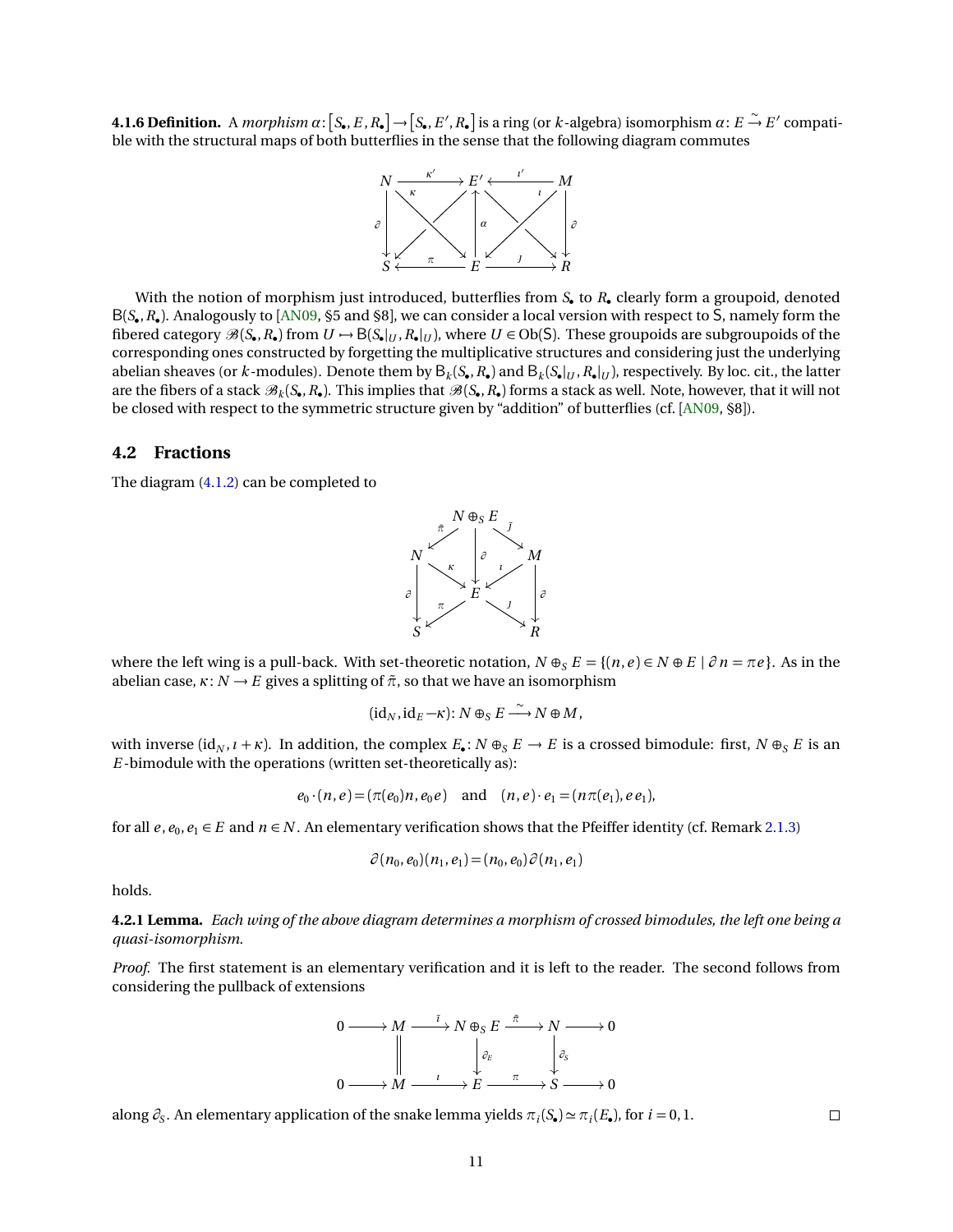## <span id="page-11-0"></span>**4.3 Split butterflies**

A morphism  $(\alpha, \beta)$  of crossed bimodules determines a butterfly in which the NE-SW diagonal is a trivial extension, namely

$$
E=S\oplus M,
$$

where *M* is considered as an *S*-bimodule via  $\alpha$ :  $S \rightarrow R$ . The ring structure on *E* is given by

$$
(s,m)(s',m') = (ss',\alpha(s)m' + m\alpha(s') + m\beta(m')),
$$

and the four maps in the butterfly diagram are given by:

$$
i: M \longrightarrow S \oplus M \qquad \pi: S \oplus M \longrightarrow S
$$
  
\n
$$
m \longmapsto (0, m) \qquad (s, m) \longmapsto s
$$
  
\n
$$
\kappa: N \longrightarrow S \oplus M \qquad \qquad j: S \oplus M \longrightarrow R
$$
  
\n
$$
n \longmapsto (\partial n, -\beta(n)) \qquad (s, m) \longmapsto \alpha(s) + \partial m.
$$

The map  $\sigma = (id_S, 0)$ :  $S \to S \oplus M$  is evidently a splitting of the exact diagonal. More generally we have:

**4.3.1 Definition.** A butterfly [\(4.1.2\)](#page-9-3) is *strongly split(table)* if its NE-SW diagonal is equipped with an algebra extension splitting homomorphism  $\sigma : S \to E$ . Equivalently, it is isomorphic in the sense of Definition [4.1.6](#page-10-0) to one arising from a morphism of crossed bimodules.

Thus, a strongly split butterfly in effect corresponds to a morphism of crossed bimodules. Note that such an object is in fact a  $pair(E,\sigma)$ , where  $E$  is an object of  $B(S_{\bullet},R_{\bullet})$  and  $\sigma$  is an algebra splitting. It is easily seen that a homotopy  $h:(\alpha',\beta') \Rightarrow (\alpha,\beta)$  of morphisms of crossed bimodules determines a morphism  $\psi:(E,\sigma)\to (E',\sigma')$  of split butterflies. Explicitly, if both  $E$  and  $E'$  are identified with  $S \oplus M$ , then the required homomorphism has the form.

$$
\psi = (\mathrm{id}_S, \mathrm{id}_M + h) : S \oplus M \longrightarrow S \oplus M.
$$

Conversely, an isomorphism  $\psi$ :  $S \oplus M \to S \oplus M$  which fits into a morphism of (split) butterflies, necessarily has the above form, with  $h: S \rightarrow M$  satisfying [\(2.2.3\)](#page-6-1).

Let us denote by  $\mathsf{B}_{\text{str}}(\mathsf{S}_\bullet,R_\bullet)$  the resulting groupoid. By the foregoing, it is equivalent to the previously introduced groupoid  $\text{Hom}(S_{\bullet}, R_{\bullet})$ . There is an obvious functor  $B_{str}(S_{\bullet}, R_{\bullet}) \to B(S_{\bullet}, R_{\bullet})$ , and hence  $\text{Hom}(S_{\bullet}, R_{\bullet}) \to B(S_{\bullet}, R_{\bullet})$ . A better characterization will be given below.

#### **4.4 Butterflies and extensions**

Let us denote by ExtAlg(*S*,*M* ) the category of algebra extensions of *S* by *M* , whose objects are algebra extensions as above, and whose morphisms are commutative diagrams



The extensions we consider are not assumed to be abelian, nor are they assumed to be *k*-split. Analogously to [[AN09,](#page-20-1) §8], there is an obvious forgetful functor

$$
p: \mathsf{B}(S_\bullet, R_\bullet) \longrightarrow \mathsf{ExtAlg}(S, M)
$$

which is a fibration (cf.[[Bre92](#page-21-17)]). For, if  $[S_\bullet,E',R_\bullet]$  is such that its NE-SW diagonal is isomorphic to the extension  $0 \to M \to E \to S \to 0$  with  $\alpha: E \to E'$ , then  $\bigl[S_\bullet, E, R_\bullet\bigr]$  is an isomorphic butterfly with structure maps  $\jmath = \jmath' \circ \alpha$  and  $\kappa = \kappa' \circ \alpha^{-1}$ . Evidently  $\alpha$  gives the corresponding morphism of butterflies. Essential surjectivity also holds, since,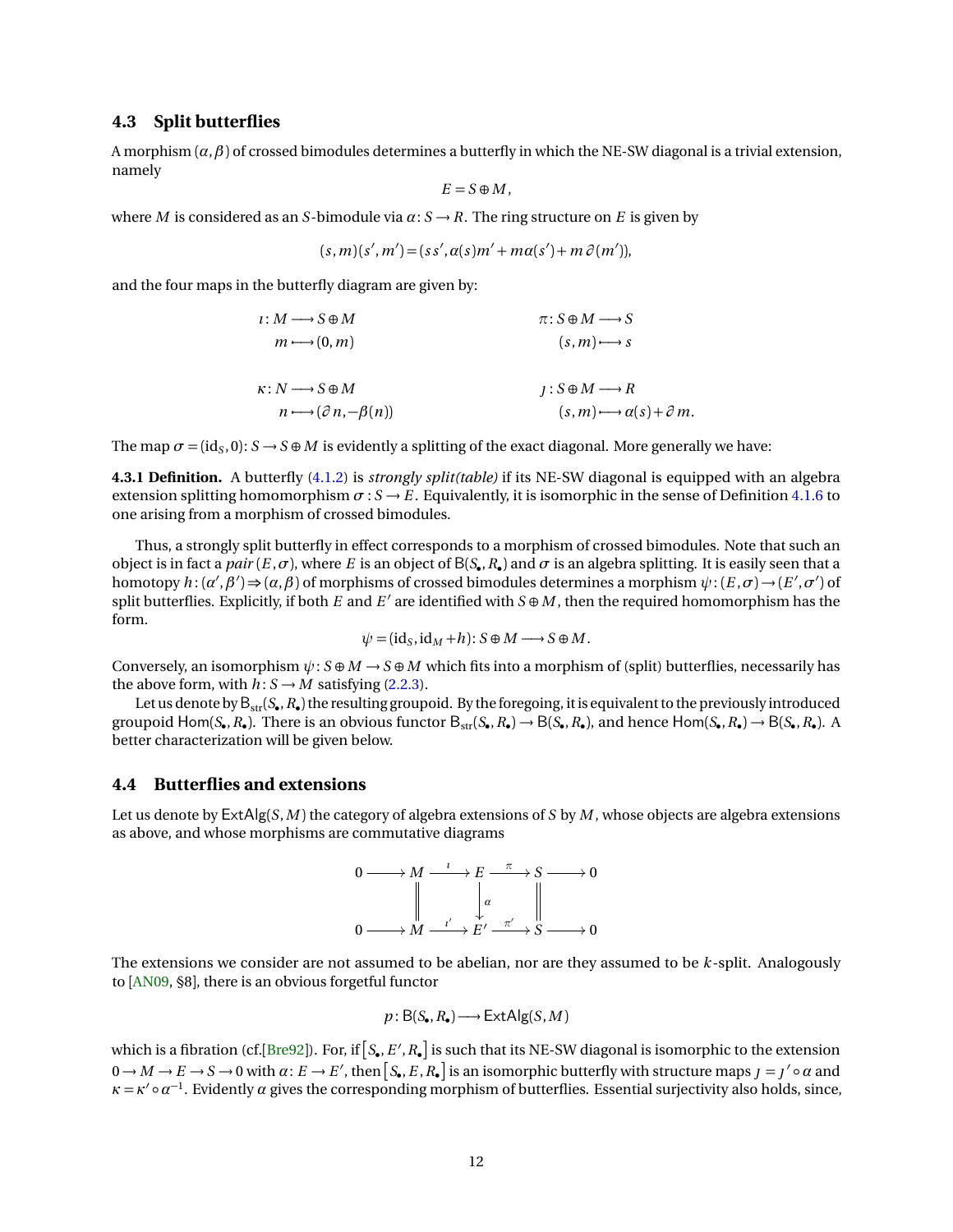rather trivially, in the extension  $0 \to M \to E \to S \to 0$  the morphism  $M \to E$  is a crossed bimodule, and so is  $0 \to S$ , therefore we can choose



Note that  $[M \to E]^{\sim} \simeq S$ , where  $S$  is considered as a discrete stack, since the groupoid determined by  $M \to E$  is an equivalence relation. The groupoid  $\mathsf{B}_{\rm str}(S_\bullet,R_\bullet)$  is the homotopy kernel of the morphism  $p$  above. In fact it is easy to see the whole sequence

$$
\mathsf{B}_{\mathsf{str}}(S_\bullet, R_\bullet) \longrightarrow \mathsf{B}(S_\bullet, R_\bullet) \xrightarrow{p} \mathsf{ExtAlg}(S, M)
$$

is exact. Since the homotopy kernel is determined up to equivalence, we can rewrite this sequence as

$$
\mathsf{Hom}(S_{\bullet}, R_{\bullet}) \longrightarrow \mathsf{B}(S_{\bullet}, R_{\bullet}) \xrightarrow{p} \mathsf{ExtAlg}(S, M).
$$

By forgetting the algebra structure we get (with corresponding meanings of the symbols)

$$
\mathsf{Hom}_k(S_\bullet, R_\bullet) \longrightarrow \mathsf{B}_k(S_\bullet, R_\bullet) \xrightarrow{p} \mathsf{Ext}_k(S, M)
$$

which, as observed in [[AN09](#page-20-1)], is also an extension. The first object on the left is identified with the groupoid of split butterflies, i.e. strict morphisms of complexes of abelian sheaves.

We can also consider the (homotopy) kernel of the forgetful functor

$$
\mathsf{ExtAlg}(S, M) \longrightarrow \mathsf{Ext}_k(S, M),
$$

which we denote by  $\mathsf{ExtAlg}_0(S,M)$ . It consists of those algebra extensions which possess a  $k$ -linear splitting. The pullback groupoid

$$
B_0(S_{\bullet}, R_{\bullet}) \stackrel{\text{def}}{=} B(S_{\bullet}, R_{\bullet}) \times_{\text{ExtAlg}(S_{\bullet}, R_{\bullet})} \text{ExtAlg}_0(S_{\bullet}, R_{\bullet})
$$

then consists of those butterflies whose NE-SW diagonal admits a *k*-linear splitting.

The above constructions can be sheafified (or actually stackified) over S. Putting all together, we can form the diagram of stacks over S:



The objects on the leftmost column, as well as  $\mathcal{B}_0(S_\bullet, R_\bullet)$ , consist of *locally split* butterflies from  $S_\bullet$  to  $R_\bullet$  (cf. [[AN09](#page-20-1)]).

# <span id="page-12-0"></span>**5 Butterflies as morphisms of ring-like stacks**

In this section we prove our main result, that analogously to the case of group-like stacks, bimodule butterflies compute morphisms between stacks equipped with a ring-like structure.

Let  $\mathscr S$  and  $\mathscr R$  be two ring-like stacks. We denote by  $\text{Hom}(\mathscr S,\mathscr R)$  the groupoid of (homo)morphisms from  $\mathscr S$  to  $\mathscr R$  , and by  $\mathsf{Hom}_k(\mathscr S,\mathscr R)$  the groupoid of morphisms of underlying Picard stacks. Similarly, we denote by  $\mathscr{Hom}(\mathscr{S},\mathscr{R})$  and  $\mathscr{Hom}_k(\mathscr{S},\mathscr{R})$  their respective stack analogs. Assume  $\mathscr{R}$  and  $\mathscr{S}$  have presentations by crossed bimodules  $R_{\bullet}: M \stackrel{\partial}{\longrightarrow} R$  and  $S_{\bullet}: N \stackrel{\partial}{\longrightarrow} S$  , respectively.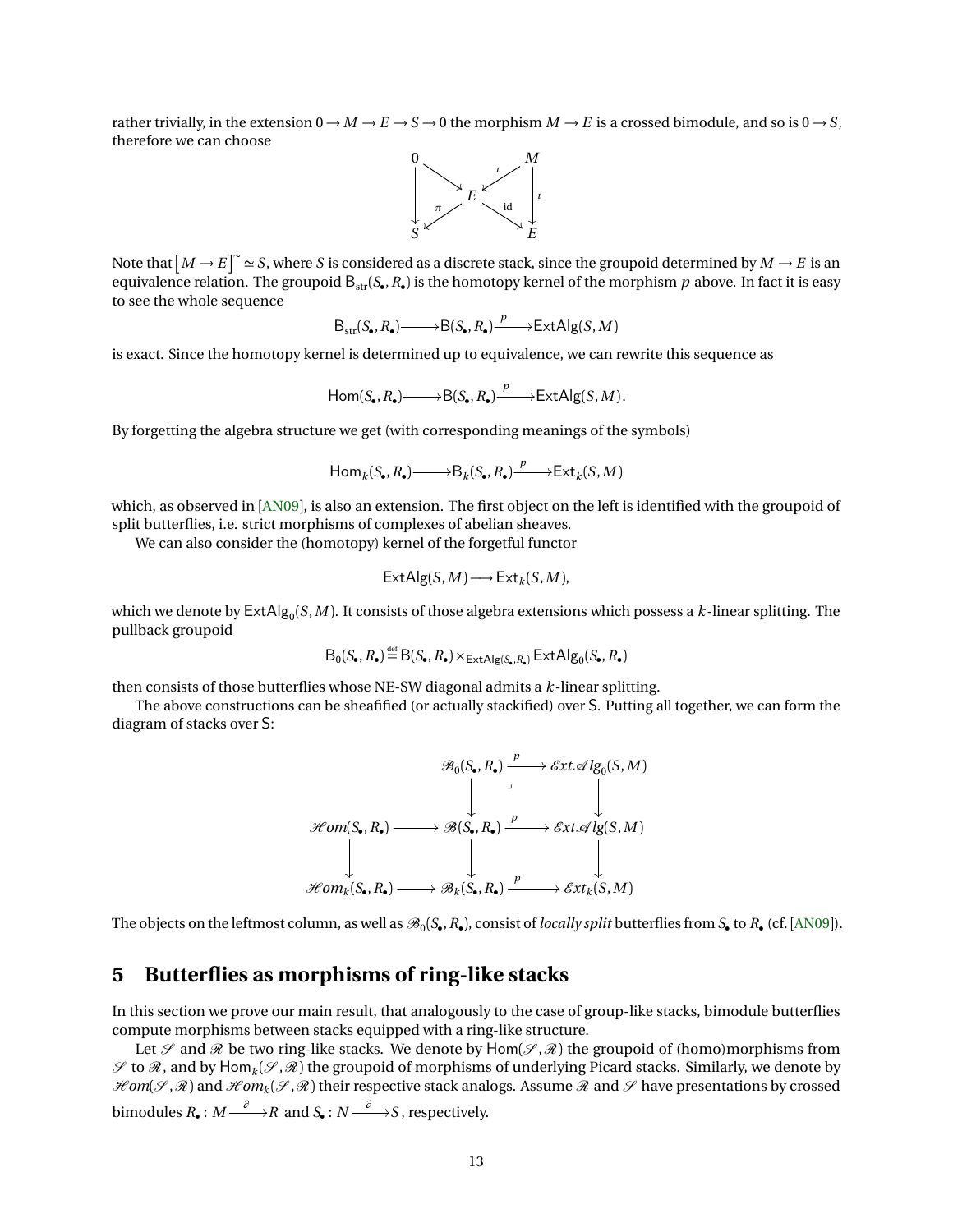<span id="page-13-1"></span><span id="page-13-0"></span>**5.1 Theorem.** *There are equivalences*

 $Hom(\mathcal{S}, \mathcal{R}) \simeq B(S_{\bullet}, R_{\bullet})$  and  $Hom(\mathcal{S}, \mathcal{R}) \simeq \mathcal{B}(S_{\bullet}, R_{\bullet}).$ 

This is the specialization to the context of ring-like stacks of the corresponding statements for Picard (or even just group-like) stacks proved in [[AN09](#page-20-1)]. Indeed, forgetting the ring-like structures we get equivalences

 $\text{Hom}_k(\mathcal{S}, \mathcal{R}) \simeq \text{B}_k(S_\bullet, R_\bullet)$  and  $\mathcal{H}om_k(\mathcal{S}, \mathcal{R}) \simeq \mathcal{B}_k(S_\bullet, R_\bullet).$ 

The necessary ingredient we will need is the construction of two mutually quasi-inverse functors  $\Phi$ :  $B_k(S_\bullet, R_\bullet)$   $\to$  $\text{Hom}_k(\mathscr{S},\mathscr{R})$  and  $\Psi$ :  $\text{Hom}_k(\mathscr{S},\mathscr{R}) \to \text{B}_k(\mathcal{S}_\bullet,R_\bullet)$ . We will recall some of the details of their definition from loc. cit., then prove that they restrict to equivalences between  $Hom(\mathscr{S}, \mathscr{R})$  and  $B(S_{\bullet}, R_{\bullet})$ . Many of the "moves" in the new part of the proof would be a repeat of those already carried out in the original one, therefore we only sketch the main lines.

#### **5.1 Recollections from [[AN09,](#page-20-1) §4.3 and §4.4]**

Throughout the proof we will use the equivalences  $\mathscr{S} \simeq \text{TORS}(N, S)$  and  $\mathscr{R} \simeq \text{TORS}(M, R)$ .

Let  $(Y, y)$  be an object of  $\mathscr{S}$ . Thus, *Y* is an *N*-torsor equipped with an *N*-equivariant map  $y: Y \to S$ . Let *E* (by abuse of language) be a  $k$ -butterfly from  $S_{\bullet}$  to  $R_{\bullet}$ . First, define the  $M$ -torsor of local  $N$ -equivariant liftings of  $y: Y \rightarrow S$  to *E*:

 $X \stackrel{\text{def}}{=} \underline{\text{Hom}}_N(Y, E)_y.$ 

The *M* -action on *X* takes the following form: if  $\tilde{y}_0$  and  $\tilde{y}_1$  are two different liftings defined over  $U \in \text{Ob } S$ , we have  $\tilde{y}_0 = \tilde{y}_1 + i(m)$ , where, a priori,  $m: Y \to M$ . The *N*-equivariance of the lifts implies that *m* is in fact *N*-*invariant*, thus it only depends on the two lifts and not on the specific points of *Y* . The torsor *X* is equipped with the *M* -equivariant map  $x: X \to R$  defined by sending a (local) lift  $\tilde{y}: Y|_U \to E$  to  $\tilde{y} \circ \tilde{y}$ . This is well defined: again, if  $v, v + n$  are two points of  $Y|_U$ , with  $n \in N|_U$ , then

$$
\tilde{y}(v+n) = \tilde{y}(v) + \kappa(n),
$$

(see loc. cit.) so the post-composition with *J* does not depend on the specific point of  $Y|_U$ , but only on the lift itself. Then, by definition,  $\Phi(E): \mathscr{S} \to \mathscr{R}$  assigns to  $(Y, y)$  the pair  $(X, x)$  just defined. It is clear that if  $f: (Y', y') \to (Y, y)$ is a morphism of  $(N, S)$ -torsors, then we get a corresponding morphism  $(X, x) \rightarrow (X', x')$ . Also, a morphism  $\alpha: E \to E'$  of butterflies induces

$$
\alpha_*(Y, y) \colon \underline{\text{Hom}}_N(Y, E)_y \longrightarrow \underline{\text{Hom}}_N(Y, E')_y,
$$

and hence a morphism of functors

$$
\alpha_*\colon \Phi(E)\Longrightarrow \Phi(E')\colon \mathscr{S}\longrightarrow \mathscr{R}.
$$

We refer to loc. cit. for details.

In the opposite direction, if  $F: \mathcal{S} \to \mathcal{R}$ , then  $E = \Psi(F)$  is the butterfly where:

$$
E \stackrel{\text{def}}{=} S \times_{\mathscr{R}} R,
$$

where the (stack) fiber product is computed with respect to the maps  $\pi_{\mathcal{R}}: R \to \mathcal{R}$  and  $F \circ \pi_{\mathcal{S}}: S \to \mathcal{R}$ . Thus *E* consists of triples  $(s, \varphi, r)$ , where  $s \in S$ ,  $r \in R$ , and  $\varphi$ :  $F(\pi_{\mathscr{S}}(s)) \to \pi_{\mathscr{R}}(r)$ . The maps  $\pi: E \to S$  and  $\jmath: E \to R$  are just the canonical projections to *S* and *R*, respectively. The sequence  $M \stackrel{\partial}{\longrightarrow} R \stackrel{\pi_x}{\longrightarrow} \mathscr{R}$  is homotopy exact, so its pullback along  $F\circ \pi_\mathscr{S}$  gives rise to the exact sequence  $M\!\stackrel{\iota}{\longrightarrow}\!\! E\!\stackrel{\pi}{\longrightarrow}\! S$  , the NE-SW diagonal of the butterfly. The explicit form of the map  $\iota: M \to E$  can be computed from the sequence: if  $m \in M$ , then we have:

$$
u(m)=(0,\varphi_m,\partial m),
$$

where  $\varphi_m$ :  $F(\pi_{\mathscr{S}}(0)) = F(0_{\mathscr{S}}) \to \pi_{\mathscr{R}}(\partial m)$  is the composite of the structural morphism  $F(0_{\mathscr{S}}) \to 0_{\mathscr{R}}$  with the (unique) isomorphism of torsors  $\pi_{\mathcal{R}}(\partial m) = (M, \partial m) \rightarrow (M, 0) = \pi_{\mathcal{R}}(0) = 0_{\mathcal{R}}$ . *κ* can be defined along similar lines,

bearing in mind that  $N {\stackrel{\partial}\longrightarrow} S {\stackrel{F\circ\pi_{\mathscr{S}}}{\longrightarrow}} {\mathscr R}$  is only a complex, and so it will be its pullback along  $\pi_{\mathscr R},$  giving rise to the NW-SE diagonal of the butterfly. We refer to loc. cit. for further details on  $\iota : M \to E$  and  $\kappa : N \to E$  as well as the various functoriality properties.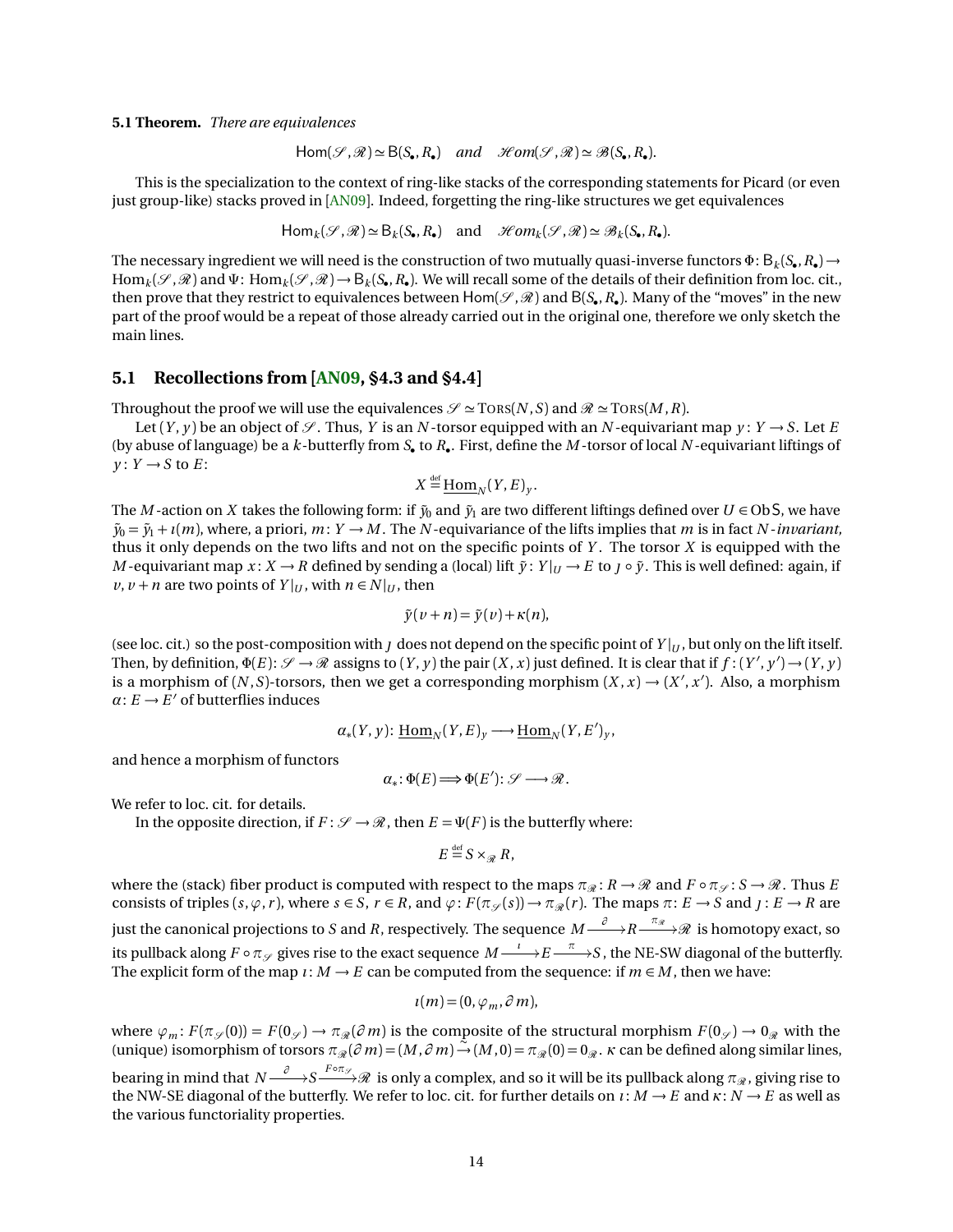## <span id="page-14-1"></span>**5.2 Proof of Theorem [5.1](#page-13-0)**

We show that, given a butterfly  $E \in B(S_{\bullet}, R_{\bullet})$ , the resulting morphism  $\Phi(E): \mathscr{S} \to \mathscr{R}$  of Picard stacks is in fact ring-like by constructing isomorphisms

(5.2.1) 
$$
\Phi(E)(Y, y)\Phi(E)(Y', y') \stackrel{\sim}{\longrightarrow} \Phi(E)(Y Y', y y')
$$

satisfying the standard properties. If  $(Y, y)$  and  $(Y', y')$  are objects of  $\mathscr S$  , we define the required isomorphism by sending two lifts  $e: Y \to E$  and  $e': Y' \to E$  to the product  $ee'$ . This is well defined and compatible with the actions of  $N$  on  $Y$  and  $Y'$ , of  $M$  on their images  $X$  and  $X'$ , and with the definition of the product of torsors in sect. [3.2.](#page-7-2) Indeed, for  $v \in Y$ ,  $v' \in Y'$ , and  $n, n' \in N$ , we have:

<span id="page-14-0"></span>
$$
e(\nu + n)e'(\nu' + n') = e(\nu)e'(\nu') + e(\nu)\kappa(n') + \kappa(n)e'(\nu') + \kappa(n)\kappa(n')
$$
  
=  $e(\nu)e'(\nu') + \kappa(\pi e(\nu)n' + n \pi e'(\nu') + n \pi \kappa(n'))$   
=  $e(\nu)e'(\nu') + \kappa(y(\nu)n' + n y'(\nu') + n \partial n'),$ 

and we see the last line is just the equivariance of the lift  $ee'$ . Similarly, for  $m, m' \in M$ , we have:

$$
(e + i(m))(e' + i(m')) = e e' + e i(m') + i(m)e' + i(m)i(m')
$$
  
=  $e e' + i(j \circ e \cdot m' + m \cdot j \circ e' + m \cdot j \circ i(m'))$   
=  $e e' + i(x(e) m' + m x'(e') + m \partial m').$ 

The verification that [\(5.2.1\)](#page-14-0) is functorial and compatible with the associativity constraint follows the same steps as the proof in the group-like case of loc. cit., and it is left to the reader.

Conversely, if  $F: \mathscr{S} \to \mathscr{R}$  is a morphism of ring-like stacks, then the resulting butterfly  $E = \Psi(F)$  in  $B_k(S_\bullet, R_\bullet)$ actually satisfies the conditions in Definition [4.1.1,](#page-9-4) with *E* being equipped with a ring (or *k*-algebra) structure. This is actually automatic, since  $E = \Psi(F) = S \times_R R$ , so the pullback sequence

$$
M \xrightarrow{\iota} S \times_{\mathcal{R}} R \xrightarrow{\pi} S
$$

comes naturally equipped with the structure of an algebra extension. Explicitly, the product in *E* reads:

$$
(s,\varphi,r)(s',\varphi',r') \stackrel{\text{def}}{=} (ss',\varphi\varphi',rr'),
$$

where  $\varphi \varphi'$  stands for the composition:

$$
F(\pi_{\mathscr{S}}(s)\pi_{\mathscr{S}}(s')) \simeq F(\pi_{\mathscr{S}}(s))F(\pi_{\mathscr{S}}(s')) \xrightarrow{\varphi \varphi'} \pi_{\mathscr{R}}(r)\pi_{\mathscr{R}}(r') \simeq \pi_{\mathscr{R}}(rr').
$$

Associativity holds for the same reason it does for the sum operation in *E* . Distributivity of the product with respect to the sum holds thanks to the fact that it (obviously) does in *S* and *R*, and (weakly) in  $\mathcal{S}, \mathcal{R}$  and preserved by F. For instance, for elements  $e_i = (s_i, \varphi_i, r_i)$ , for  $i = 0, 1$  and  $e = (s, \varphi, r)$  of E, the equality  $(e_0 + e_1)e = e_0e + e_1e$ rests upon that of morphisms in  $\mathcal R$ 

$$
(\varphi_0 + \varphi_1)\varphi = \varphi_0\varphi + \varphi_1\varphi
$$

(again, with shortened notation), which follows from the commutativity of structure diagrams as in [[JP07,](#page-21-0) Definition 2.2].

It remains to prove that the butterfly satisfies the conditions [\(4.1.3\)](#page-9-2). Let us pick just one of them,  $\iota(m)(e)$  =  $\iota(m)e$ . Let  $e = (s, \varphi, r)$ , as above. We have

$$
u(m)e = (0, \varphi_m, \partial m)(s, \varphi, r) = (0, \varphi_m \varphi, (\partial m)r) = (0, \varphi_m \varphi, \partial (mr)).
$$

On the other hand,  $j(e) = r$ , therefore

$$
u(m\,J(e))=u(m\,r)=(0,\varphi_{mr},\partial(m\,r)).
$$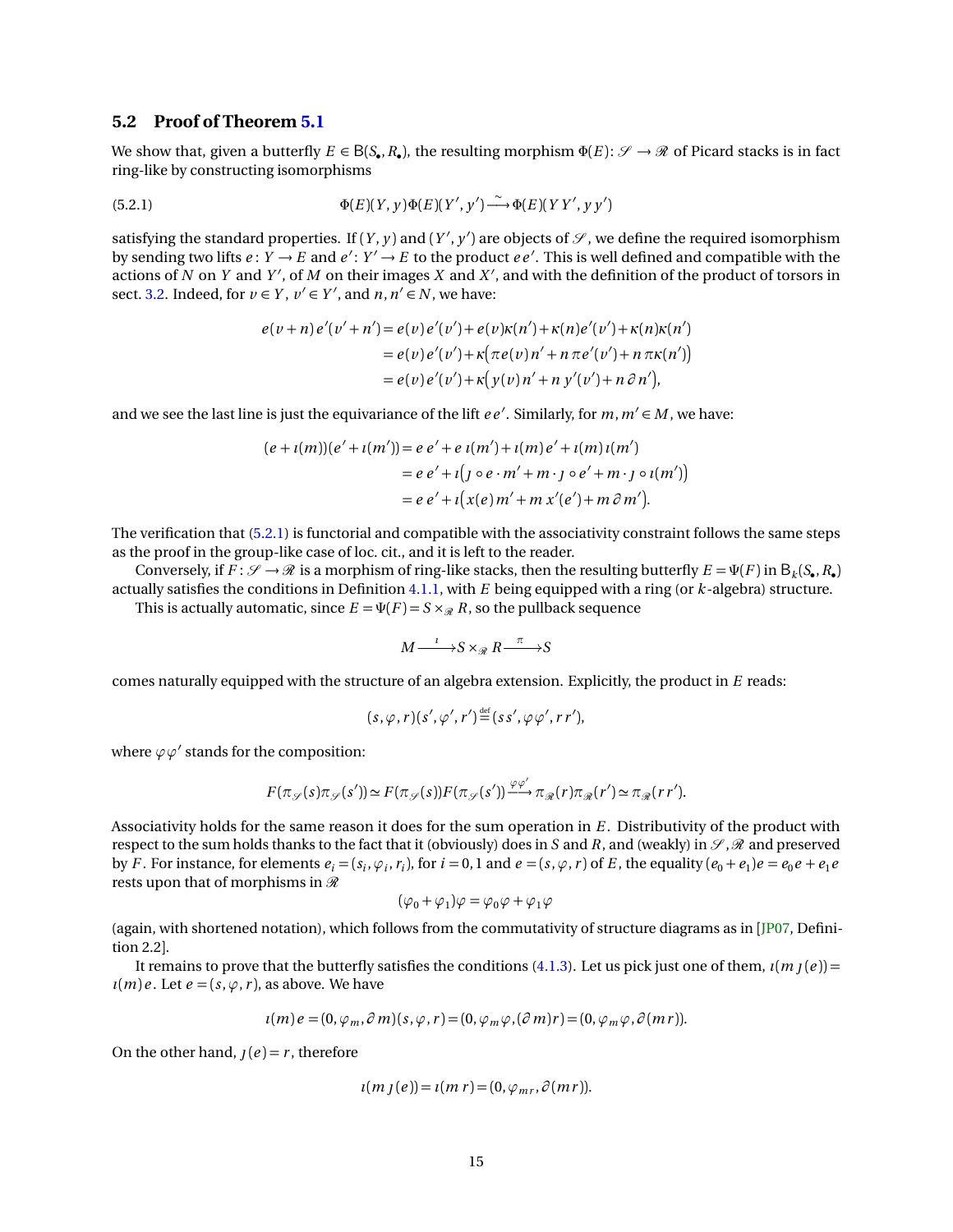<span id="page-15-4"></span>Let *η* be the structural isomorphism  $F(0_\mathcal{P}) \to 0_\mathcal{P}$ . The commutativity of the diagram



shows that, modulo the slight abuse of notation implied by omitting from it the standard isomorphisms,  $\varphi_{mr}$  =  $\varphi_m \varphi$ , thereby implying the desired equality. The remaining ones in [\(4.1.3\)](#page-9-2) are treated similarly.

 $\Box$ 

# <span id="page-15-1"></span>**6 Compositions of bimodule butterflies and the 2-stack of crossed bimodules**

## <span id="page-15-0"></span>**6.1 Composition of butterflies**

Let *T*• , *S*• and *R*• be crossed bimodules. We define a composition operation

<span id="page-15-2"></span>
$$
B(T_{\bullet}, S_{\bullet}) \times B(S_{\bullet}, R_{\bullet}) \longrightarrow B(T_{\bullet}, R_{\bullet})
$$

by restriction of the one for abelian sheaves defined in ref. in [[AN09](#page-20-1)]. Consider the diagram

(6.1.1) *P ∂ κ* 0 *N ı* 0 ~~ *∂ κ M ı* ~~ *∂ F π* 0 ~~ 0 *E π* ~~ *T S R* = *P ∂ κ* 00 *M ∂ ı* 00 zz *F* L*<sup>N</sup> S E π* 00 zz 00 \$ *T R*

where *E* is a butterfly from *S*• to *R*• and *F* one from *T*• to *S*•. As an abelian sheaf, the object  $F \oplus_S^N E$  is obtained as the cokernel of the monomorphism

$$
(6.1.2) \t\t N \xrightarrow{(t',\kappa)} F \bigoplus_S E .
$$

It is proved in loc. cit. that the right hand side of [\(6.1.1\)](#page-15-2) is in  $B_k(T_\bullet,R_\bullet)$ , with  $\pi''$  and  $\jmath''$  being the obvious projections, whereas *κ"* and *ι"* are induced by (*κ'*, 0) and (0, *ι*), respectively. In addition, *F* ⊕<sub>S</sub> *E* has an obvious algebra structure, and it is immediately seen that  $N$  is an ideal via [\(6.1.2\)](#page-15-3). It is also easy to see the four morphisms  $\kappa'',\iota'',\pi''$  and  $0<sup>o</sup>$  satisfy [\(4.1.3\)](#page-9-2), so the right hand side of [\(6.1.1\)](#page-15-2) indeed is a bimodule butterfly. If *β* : *F* → *F* and *α*: *E* → *E* are (iso)morphisms of butterfly, it is easily verified that there results a morphism

<span id="page-15-3"></span>
$$
(\beta, \alpha): F' \bigoplus_{S}^{N} E' \longrightarrow F \bigoplus_{S}^{N} E,
$$

as a butterfly from  $T_{\bullet}$  to  $R_{\bullet}$ .

This construction, analogously to the abelian sheaf case, can be sheafified over S, so we obtain a composition law

 $\mathscr{B}(T_{\bullet}, S_{\bullet}) \times \mathscr{B}(S_{\bullet}, R_{\bullet}) \longrightarrow \mathscr{B}(T_{\bullet}, R_{\bullet}).$ 

In view of the equivalence of Theorem [5.1,](#page-13-0) we have

**6.1.3 Lemma.** Let  $\mathcal{T}, \mathcal{S}$  and  $\mathcal{R}$  be the ring-like stacks corresponding to the above crossed bimodules. The composi*tion law* [\(6.1.1\)](#page-15-2) *is induced by that on ring-like stacks:*

$$
\mathcal{H}\textit{om}(\mathcal{T},\mathcal{S}) \times \mathcal{H}\textit{om}(\mathcal{S},\mathcal{R}) \longrightarrow \mathcal{H}\textit{om}(\mathcal{T},\mathcal{R})
$$

*via the equivalence of Theorem [5.1.](#page-13-0)*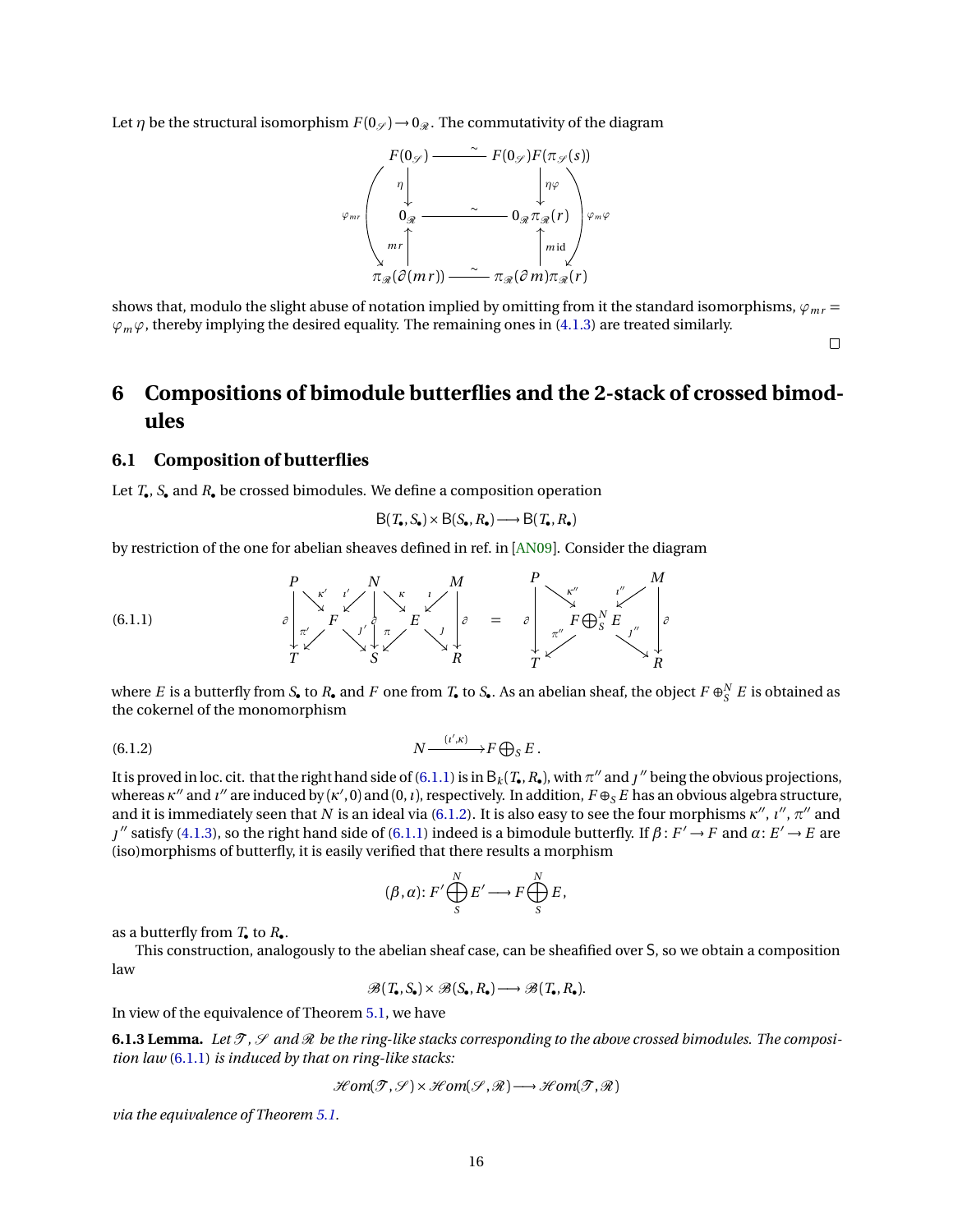<span id="page-16-3"></span>*Proof.* Let  $B: \mathcal{T} \to \mathcal{S}$  and  $A: \mathcal{S} \to \mathcal{R}$  be two morphisms. Let F and E be the corresponding butterflies. We prove that the butterfly determined by  $A \circ B$  is isomorphic to  $F \oplus_S^N E$ .

From the proof of Theorem [5.1](#page-13-0) we have  $E = S \oplus_R R$  and  $F = T \oplus_S S$ . Then

$$
F \bigoplus_{S} E = F \bigoplus_{S} \left( S \bigoplus_{\mathcal{R}} R \right) \simeq F \bigoplus_{\mathcal{R}} R.
$$

As a consequence, the morphism [\(6.1.2\)](#page-15-3) equals

$$
N \xrightarrow{(i',0)} F \bigoplus_{\mathcal{R}} R
$$

and its cokernel is therefore  $T \oplus_{\mathcal{R}} R$ , since

$$
N \xrightarrow{i'} F \xrightarrow{\pi'} T
$$

is exact. But  $T \oplus_{\mathcal{R}} R$  is the center element of the butterfly determined by  $A \circ B$ , as wanted. Tracing the various steps shows that  $F\oplus^N_S E \simeq T\oplus_{\mathscr{R}} R$  is a ring isomorphism. We leave to the reader the tedious but straightforward verification that the above constructions are compatible with morphisms, namely that 2-morphisms  $\alpha$ :  $A' \Rightarrow$  $A: \mathscr{S} \to \mathscr{R}$  and  $\beta: B' \Rightarrow B: \mathscr{T} \to \mathscr{S}$  give rise to a morphism  $F' \oplus_S^N E' \to F \oplus_S^N E$  of butterflies as above corresponding  $\iota$  **c**  $\alpha * \beta : A' \circ B' \Rightarrow A \circ B$ . П

## **6.2 The 2-stack of crossed bimodules**

Let **XBiMod**(S) the bicategory whose objects are crossed bimodules over S. The category (in fact, groupoid) of morphisms from the crossed bimodule *S*• to *R*• is the groupoid of butterfliesB(*S*• ,*R*• ): since the composition [\(6.1.1\)](#page-15-2) is obtained from the fiber product construction of the butterfly applied to the composite  $\mathcal{T} \to \mathcal{S} \to \mathcal{R}$ , the composition of butterflies is only associative up to isomorphism.

As a consequence of Theorem [3.1.1](#page-7-0) and Theorem [5.1](#page-13-0) we have:

<span id="page-16-0"></span>**6.2.1 Theorem. XBiMod**(S) *is equivalent to the 2-category of ring-like stacks, i.e. the 2-category of monoids in* **Pic**(S)*.*

This is the specialization of a similar equivalence holding for the corresponding larger 2-categories of complexes and Picard stacks. More precisely, We have a (faithful) forgetful functor **XBiMod**(S) <sup>→</sup> **Ch**[−1,0] (S), where the latter is the bicategory of length 1-complexes of abelian sheaves over S, equipped with butterflies B*<sup>k</sup>* (−,−) as morphism groupoids. Similarly, we can consider the whole 2-category of Picard stacks, **Pic**(S). Then we have an equivalence of bicategories

$$
\mathbf{Ch}^{[-1,0]}(\mathsf{S})\simeq \mathbf{Pic}(\mathsf{S}).
$$

This equivalence can actually be sheafified over S to yield an equivalence of 2-stacks

$$
\mathfrak{Ch}^{[-1,0]}(\mathsf{S}) \stackrel{\sim}{\longrightarrow} \mathfrak{Pic}(\mathsf{S}),
$$

see [[AN09,](#page-20-1) Thm. 8.5.2 and Prop. 8.5.4]. Note that  $\mathfrak{Ch}^{[-1,0]}(\mathsf{S})$  is a 2-stack in a weaker sense, as it is fibered in bicategories. The notable point is that complexes generally satisfy 2-descent with respect to butterflies, i.e. weak morphisms, and not only strict ones. The 2-descent arguments used in loc. cit. can be carried over the present situation. So we have:

<span id="page-16-1"></span>**6.2.2 Theorem.** *The fibered bicategory defined by*  $U$  → **XBiMod**( $S/U$ )*,*  $U \in Ob(S)$ *, is a 2-stack*  $\mathfrak{XBiMod}(S)$ *. Moreover, there is an equivalence with the 2-stack of monoids in*  $\mathfrak{Pic}(S)$ *.*  $\Box$ 

# <span id="page-16-2"></span>**7 The Shukla, Barr, André-Quillen cohomology class of a ring-like stack**

One of the main points of refs. [[Qua03;](#page-21-2) [QHT08;](#page-22-0) [PQT10;](#page-21-18) [Qua13](#page-21-1)] is that (regular) *Ann*-categories with given  $\pi_0 = A$ and  $\pi_1$  =  $M$  are classified up to equivalence by the third Shukla cohomology SH $^3$ (*A, M*). In this last section, we briefly show that this is the case for the ring-like stacks of this paper as well, thereby providing another justification to our claim that ring-like stacks *are Ann*-categories. We will be sketchy, as most of the material is well known.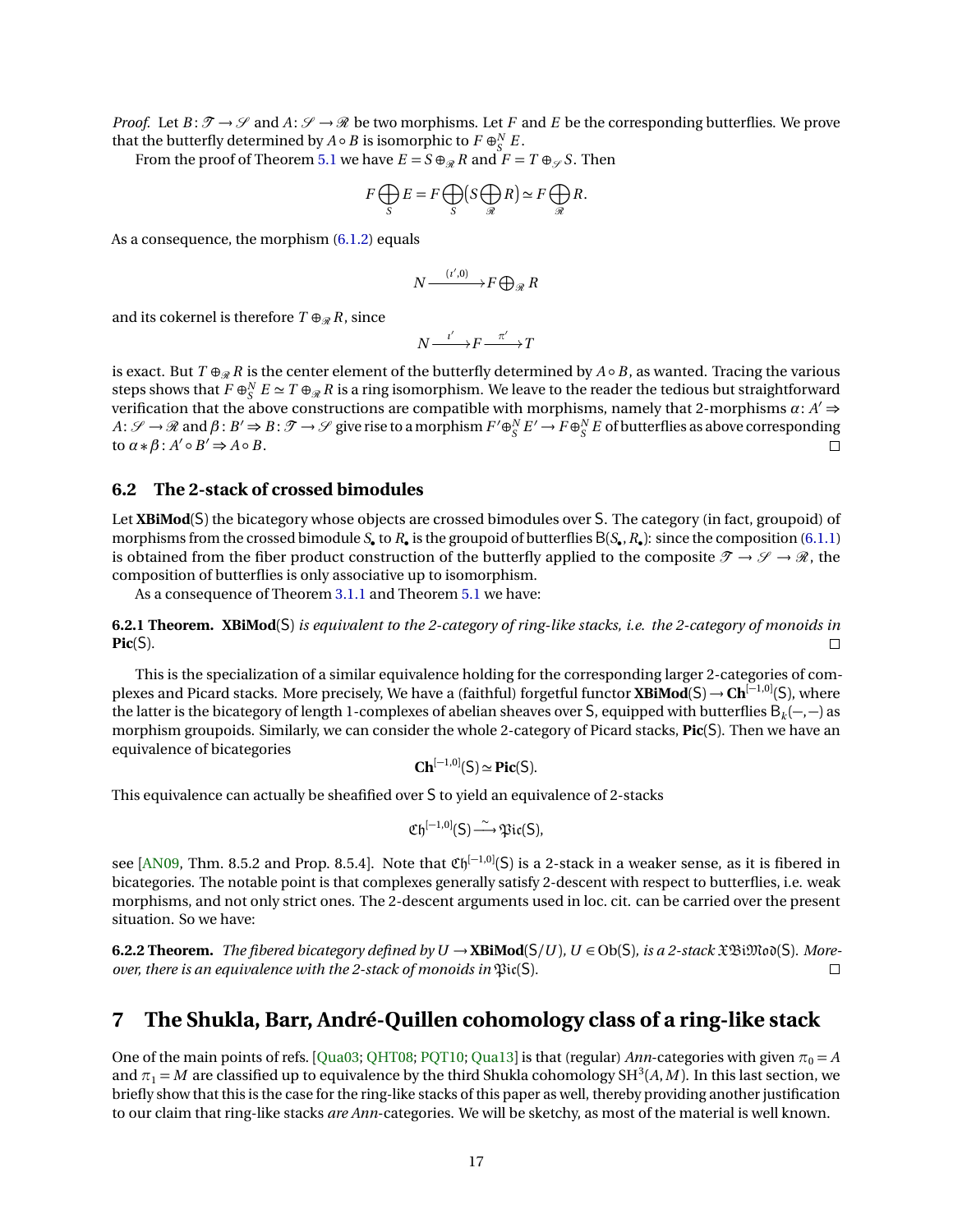## <span id="page-17-3"></span>**7.1 Cohomology or rings**

Let *k* be a commutative ring, *A* a *k*-algebra, and *X* an *A*-bimodule. Let *k*-Alg be the category of *k*-algebras, and *k*-Alg*/A* that of *k*-algebras over *A*. After [[Qui70](#page-22-2)] and [[Bar67](#page-20-3)] (see also the accounts in [[Bar96;](#page-20-4) [BB69](#page-20-5)]), the third Shukla cohomology of *A* with values in *X* is

$$
SH^3(A/k, X) \simeq D_k^2(A, X),
$$

where  $D_k^q$  $R_k^q(A, X)$  is the *q*<sup>th</sup> derived functor of *A*  $\rightarrow$  Der<sub>*k*</sub>(*A*,*X*). More generally, for every object *C* of *k*-Alg/*A*, Der<sub>k</sub>(C, X) consists of k-linear maps  $D: C \to X$  such that  $D(c c') = u(c)D(c') + D(c)u(c')$ , where  $u: C \to A$  is the structure map. We have

$$
\mathrm{Der}_k(C, X) \simeq \mathrm{Hom}_{A \otimes A^{\mathrm{op}}}((A \otimes A^{\mathrm{op}}) \otimes_{C \otimes C^{\mathrm{op}}} D_{C/k}, X) \simeq \mathrm{Hom}_{k \cdot \mathrm{Alg}/B}(C, I_A(X)),
$$

where

<span id="page-17-2"></span>
$$
D_{C/k} = \ker(\mu : C \otimes_k C \longrightarrow C),
$$

is the bimodule of differentials and  $I_A(X)$  is the algebra of  $X$ -dual numbers over  $A.$  Thus we have SH $^3(A/k, X)$   $\simeq$  $H^2(\text{Hom}_{k\text{-}Alg/A}(Y_{\bullet}, I_A(X))),$  where  $Y_{\bullet}$  is a resolution of *B* computed according one of the methods described in loc. cit.

Alternatively, the associative algebra cohomology can be computed by way of an suitable model structure on the category of non-negatively graded chain differential graded algebras, as in [[BP06](#page-21-4)]. In this formulation, the element of  $SH^3(A/k, X)$  classifying the crossed extension

(7.1.1) 
$$
0 \longrightarrow X \longrightarrow M \stackrel{\partial}{\longrightarrow} R \longrightarrow A \longrightarrow 0,
$$

and by consequence that of the  $Ann\text{-}category$   $[M\to R]^{\sim}$  associated to it, is computed from a cofibrant resolution of *A* and the diagram



<span id="page-17-1"></span>The element  $f$  in the above diagram is a derivation whose class is the element of SH $^3(A/k,X)$  in question.

#### **7.2 Functorial behavior**

Consider a morphism

<span id="page-17-0"></span>
$$
F: [N \longrightarrow S] \tilde{\ }
$$

$$
[M \longrightarrow R] \tilde{\ }
$$

of *Ann*-categories. From Theorem [5.1](#page-13-0) we obtain a diagram with exact rows featuring the butterfly representation of *F* :

$$
(7.2.1)
$$
\n
$$
\begin{array}{ccc}\n & 0 \longrightarrow Y \longrightarrow N \longrightarrow \mathop{\longrightarrow} \mathop{\longrightarrow} \mathop{\longrightarrow} \mathop{\longrightarrow} \mathop{\longrightarrow} \mathop{\longrightarrow} \mathop{\longrightarrow} \mathop{\longrightarrow} \mathop{\longrightarrow} \mathop{\longrightarrow} \mathop{\longrightarrow} \mathop{\longrightarrow} \mathop{\longrightarrow} \mathop{\longrightarrow} \mathop{\longrightarrow} \mathop{\longrightarrow} \mathop{\longrightarrow} \mathop{\longrightarrow} \mathop{\longrightarrow} \mathop{\longrightarrow} \mathop{\longrightarrow} \mathop{\longrightarrow} \mathop{\longrightarrow} \mathop{\longrightarrow} \mathop{\longrightarrow} \mathop{\longrightarrow} \mathop{\longrightarrow} \mathop{\longrightarrow} \mathop{\longrightarrow} \mathop{\longrightarrow} \mathop{\longrightarrow} \mathop{\longrightarrow} \mathop{\longrightarrow} \mathop{\longrightarrow} \mathop{\longrightarrow} \mathop{\longrightarrow} \mathop{\longrightarrow} \mathop{\longrightarrow} \mathop{\longrightarrow} \mathop{\longrightarrow} \mathop{\longrightarrow} \mathop{\longrightarrow} \mathop{\longrightarrow} \mathop{\longrightarrow} \mathop{\longrightarrow} \mathop{\longrightarrow} \mathop{\longrightarrow} \mathop{\longrightarrow} \mathop{\longrightarrow} \mathop{\longrightarrow} \mathop{\longrightarrow} \mathop{\longrightarrow} \mathop{\longrightarrow} \mathop{\longrightarrow} \mathop{\longrightarrow} \mathop{\longrightarrow} \mathop{\longrightarrow} \mathop{\longrightarrow} \mathop{\longrightarrow} \mathop{\longrightarrow} \mathop{\longrightarrow} \mathop{\longrightarrow} \mathop{\longrightarrow} \mathop{\longrightarrow} \mathop{\longrightarrow} \mathop{\longrightarrow} \mathop{\longrightarrow} \mathop{\longrightarrow} \mathop{\longrightarrow} \mathop{\longrightarrow} \mathop{\longrightarrow} \mathop{\longrightarrow} \mathop{\longrightarrow} \mathop{\longrightarrow} \mathop{\longrightarrow} \mathop{\longrightarrow} \mathop{\longrightarrow} \mathop{\longrightarrow} \mathop{\longrightarrow} \mathop{\longrightarrow} \mathop{\longrightarrow} \mathop{\longrightarrow} \mathop{\longrightarrow} \mathop{\longrightarrow} \mathop{\longrightarrow} \mathop{\longrightarrow} \mathop{\longrightarrow} \mathop{\longrightarrow} \mathop{\longrightarrow} \mathop{\longrightarrow} \mathop{\longrightarrow} \mathop{\longrightarrow} \mathop{\longrightarrow} \mathop{\longrightarrow} \mathop{\longrightarrow} \mathop{\longrightarrow} \mathop{\longrightarrow} \mathop{\longrightarrow} \mathop{\longrightarrow} \mathop{\longrightarrow} \mathop{\longrightarrow} \mathop{\longrightarrow} \mathop{\longrightarrow} \mathop{\longrightarrow} \mathop{\longrightarrow} \mathop{\longrightarrow} \mathop{\longrightarrow} \mathop{\longrightarrow} \mathop{\longrightarrow} \mathop{\longrightarrow} \mathop{\longrightarrow} \mathop{\longrightarrow} \mathop{\longrightarrow} \mathop{\longrightarrow} \mathop{\longrightarrow} \mathop{\longrightarrow} \mathop{\longrightarrow} \mathop{\longrightarrow} \mathop{\longrightarrow} \mathop{\longrightarrow} \mathop{\
$$

From its properties we can readily obtain the morphisms *ξ* and *η*; the former is in *k*-Alg, the latter is a morphism of left *B* ⊗ *B* op-modules, upon restricting scalars for *X* .

Let *y* and *x* denote the crossed extensions defined by the top and bottom rows of [\(7.2.1\)](#page-17-0), respectively, and denote by  $[y]$  and  $[x]$  the equivalence classes they determine.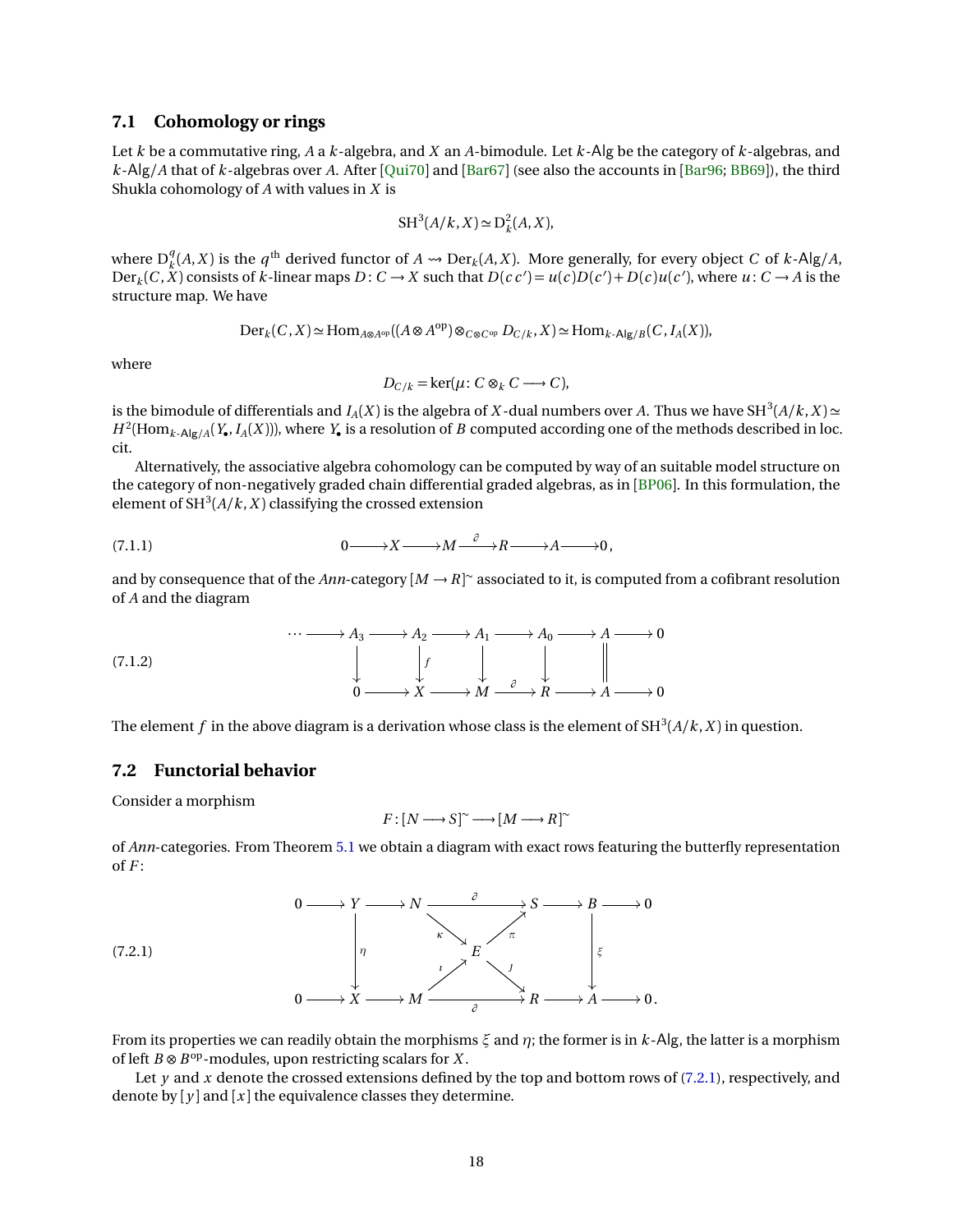<span id="page-18-2"></span><span id="page-18-0"></span>**7.2.2 Proposition.** *The diagram* [\(7.2.1\)](#page-17-0) *induces*

$$
SH3(B/k, Y) \xrightarrow{\eta_*} SH3(B/k, X)
$$

$$
SH3(A/k, X),
$$

*such that*  $\eta_*([y]) = \xi^*([x])$ *.* 

*Proof.* Let us use the notation  $S_{\bullet} = [N \to S], E_{\bullet} = [N \oplus_{S} E \to E],$  and  $R_{\bullet} = [M \to R],$  where  $\bullet = 0, 1$ . Let us put primes for the corresponding DGAs, as in [2.1.9:](#page-5-3) thus  $S'_\bullet = \cdots \to 0 \to Y \to N \to S$ , and so on.

By sect. [4.2](#page-10-1) and Lemma [4.2.1,](#page-10-2) we have a quasi-isomorphism  $p_e: E_e \to S_e$ , with  $p_1 = \pi$  and  $p_0 = \pi$ . In fact  $p_e$ induces the identity on  $Y = \pi_1(E_\bullet) = \pi_1(S_\bullet)$  and  $B = \pi_0(E_\bullet) = \pi_0(S_\bullet)$ . Recall that  $\pi$  is an epimorphism.

Let  $B_{\bullet}$ :  $\cdots \to B_2 \to B_1 \to B_0$  be a cofibrant replacement of *B* fitting in a diagram like [\(7.1.2\)](#page-17-1), and let  $\delta: B_2 \to Y$ represent the class of the crossed extension  $y = Y \rightarrow [N \rightarrow S] \rightarrow B$  in  $SH^3(B/k, Y)$ .

The crossed bimodule  $E_{\bullet}$  determines a crossed extension  $y' = Y \to E_{\bullet} \to B$  whose class in SH<sup>3</sup>(B/*k*, *Y*) is the same as that of  $y$  since  $p_\bullet: E_\bullet \to S_\bullet$  (and hence the corresponding map of DGAs) is a trivial fibration [[BP06](#page-21-4)]; indeed, the map  $B_{\bullet} \to S'_{\bullet}$  lifts to  $B_{\bullet} \to E'_{\bullet}$ , and if  $B'_{\bullet} \to E'_{\bullet}$  is a cofibrant replacement, so is the composition  $B'_{\bullet} \to E'_{\bullet} \to S'_{\bullet}$ , resulting in an isomorphims  $B'_\bullet \simeq B_\bullet$ . Let  $\delta' : B'_2 \to Y$  be the derivation corresponding to  $\delta$  which represents the class of  $\bar{y}'$ .

We can now proceed by using  $E_{\bullet}$  in place of  $S_{\bullet}$ , and consider the morphism  $f_{\bullet}: E_{\bullet} \to R_{\bullet}$  which also represents *F* . The following diagram has a filling



since *B*<sup> $\prime$ </sup> is cofibrant. If *D* :  $A_2 \rightarrow X$  represents the class of the crossed extension  $x = X \rightarrow [M \rightarrow R] \rightarrow A$  in SH $^3$ (A/ $k$ , X) we have  $D \circ \tilde{f}_2 = f_2 \circ \delta$ . Since  $f_2$  is a bimodule map, it follows that

$$
[f_2 \circ \delta] \in \mathcal{SH}^3(B/k, X).
$$

 $\Box$ 

Since  $\tilde{f}$  covers  $\xi$ :  $B \rightarrow A$ , we obtain the statement.

<span id="page-18-1"></span>**7.2.3 Proposition.** *The diagram in Proposition [7.2.2](#page-18-0) depends only on the isomorphism class of F (or of its representative E ).*

*Proof.* From Definition [4.1.6](#page-10-0) and Theorem [5.1,](#page-13-0) a natural isomorphism  $a: F \Rightarrow F': [N \to S] \to [M \to R] \to \infty$ represented by an isomorphism  $\alpha: E \to E'$  fitting in the diagram [\(7.2.1\)](#page-17-0). Thus the statement follows from the calculations in the proof of Proposition [7.2.2.](#page-18-0)  $\Box$ 

#### **7.3 The class of a ring-like stack**

Now let  $(\mathsf{S},k)$  be a ringed site, let *A* be a *k*-algebra of T = S~, and let *X* be an *A*-bimodule. Define  $\mathbb{D}_k^q$  $\binom{q}{k}(A, X)$  as the  $q^{\rm th}$  derived functor of the composite functor

$$
X \rightsquigarrow \text{Hom}_{\mathsf{S}_{\text{ab}^{\sim}}}(\mathbb{Z}, \underline{\text{Der}}_k(A, X)) \simeq \text{Hom}_{\mathsf{S}_{\text{ab}^{\sim}}}(\mathbb{Z}, \underline{\text{Hom}}(D_{A/k}, X)),
$$

where  $\mathbb Z$  denotes the constant sheaf associated to  $\mathbb Z[\mathrm{pt}]$ , where pt denotes the terminal object of  $\mathsf T=\mathsf S^\sim$ . (Note that for any abelian object *F* of T,  $Hom_{S_{ab}^{\sim}}(\mathbb{Z}, F) \simeq Hom_{S^{\sim}}(\text{pt}, F)$ .) Also, we let  $\underline{D}_k^q$  $\binom{q}{k}(A, X)$  denote the sheaf associated to the presheaf  $U \mapsto D_k^q$  $_{k}^{q}(A|_{U}, X|_{U})$ . By [[Qui70;](#page-22-2) [Qui67](#page-22-3)], D $_{k}^{q}$  $\binom{q}{k}(A, X)$  can be computed as sheaf cohomology, hence we have

$$
\operatorname{Ext}^p_{S_{ab}^{\sim}}(\mathbb{Z}, \underline{\mathbf{D}}_k^q(A, X)) \Longrightarrow \mathbb{D}_k^{p+q}(A, X).
$$

Let  $\mathcal{R}$  be a ring-like stack over S, with  $\pi_0(\mathcal{R}) = A$ ,  $\pi_1(\mathcal{R}) = X$ .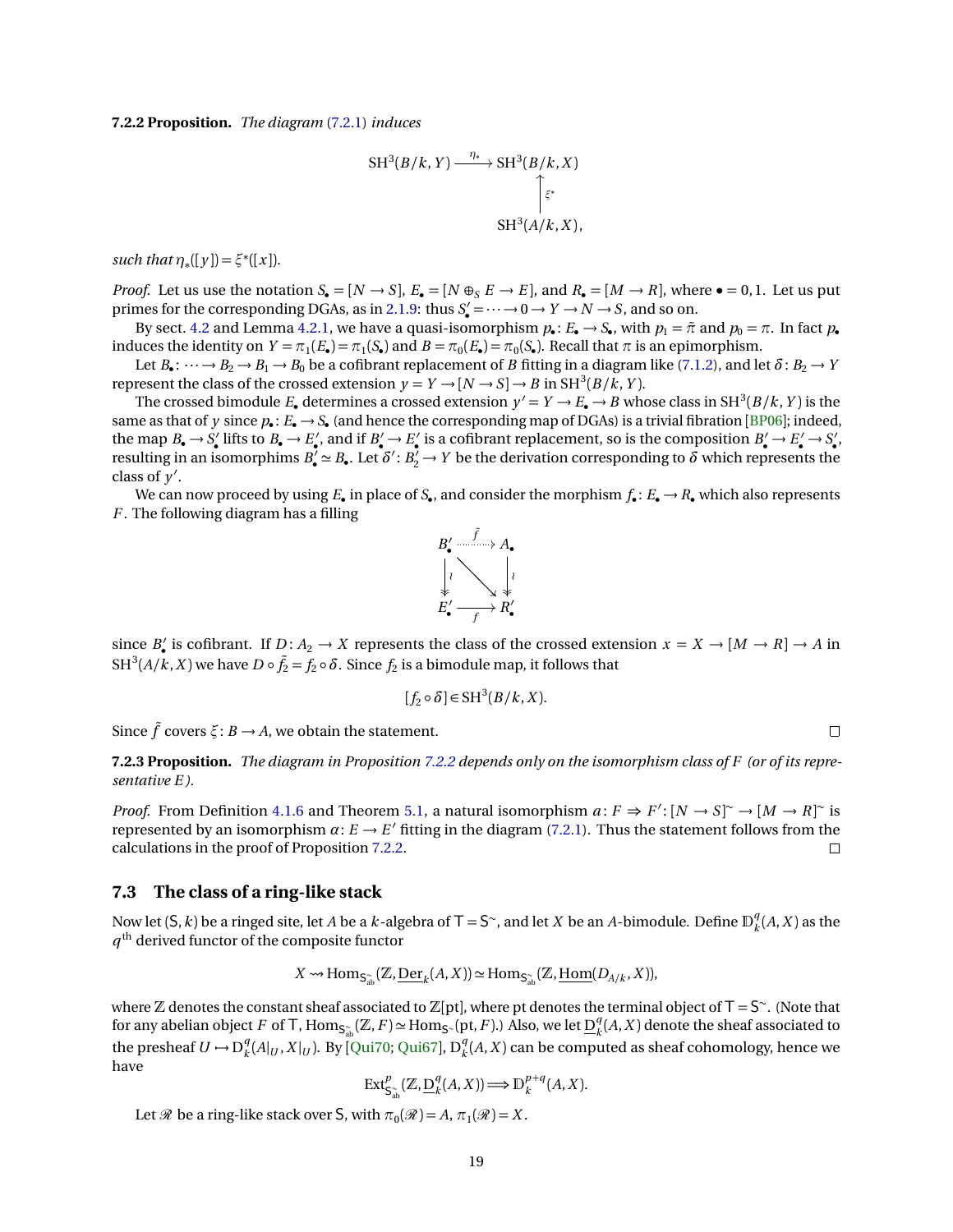# <span id="page-19-1"></span><span id="page-19-0"></span>**7.3.1 Proposition.**  $\mathscr R$  determines a class in  $\text{Hom}_{\mathsf{S}_{ab}^{\sim}}(\mathbb Z,\underline{\mathrm{D}}_k^2(A,X)).$

*Proof.* Let  $V_{\bullet} \to$  pt be a hypercover of the terminal object of  $S^{\sim}$  (or of S if it does have a terminal object). By Theorems [5.1,](#page-13-0) [6.2.2](#page-16-1) and [6.2.1,](#page-16-0) we may represent  $\mathcal{R}$  by descent along bimodule butterflies by way of a local equivalence  $\mathscr{R}_0 \simeq \mathscr{R}|_{V_0}$ , where  $\mathscr{R}_0 \simeq [M \to R]^\sim$ , and  $\partial : M \to R$  is a crossed bimodule of  $(\mathsf{S}/V_0)^\sim$ , plus a morphism of ring-like stacks  $F: d_0^* \mathcal{R}_0 \stackrel{\sim}{\rightarrow} d_1^* \mathcal{R}_0$ . We have a four-term exact sequence of the type of [\(7.1.1\)](#page-17-2) over *V*<sub>0</sub>,

$$
0 \longrightarrow \varepsilon^* X \longrightarrow M \stackrel{\partial}{\longrightarrow} R \longrightarrow \varepsilon^* A \longrightarrow 0,
$$

where  $\varepsilon$  :  $V_0 \rightarrow$  pt, and over  $V_1$  the morphism  $F$  corresponds to a butterfly  $E$  such that we have a diagram of the form [\(7.2.1\)](#page-17-0), namely

$$
0 \longrightarrow (\varepsilon d_0)^* X \longrightarrow d_0^* M \xrightarrow{\partial} d_0^* R \longrightarrow (\varepsilon d_0)^* A \longrightarrow 0
$$
\n
$$
\downarrow \qquad \qquad \downarrow \qquad \qquad \downarrow
$$
\n
$$
0 \longrightarrow (\varepsilon d_1)^* X \longrightarrow d_1^* M \xrightarrow{\partial} d_1^* R \longrightarrow (\varepsilon d_1)^* A \longrightarrow 0.
$$

These data satisfy the obvious cocycle conditions in the 2-categorical sense (cf. [[AN09,](#page-20-1) \$5.3]): over *V*<sub>2</sub> we have a natural isomorphism  $a: F_{01} \circ F_{12} \Rightarrow F_{02}$  satisfying the relation  $a_{023} \circ a_{012} = a_{013} \circ a_{123}$  over  $V_3$ . (Recall the missing index convention:  $R_0 = (d_1 d_2)^* R, ..., F_{01} = d_2^*$  $a_2^* \tilde{F}$ ,...,  $a_{012} = d_3^*$  $^{\ast}_{3}$ *a*, etc.) These conditions determine those satisfied by *E* and its pullbacks; in particular, we have an isomorphism of butterflies with the morphism

$$
\alpha\colon E_{12} \bigoplus_{R_1}^{M_1} E_{01} \longrightarrow E_{02}
$$

satisfying the same coherence condition as *a* over *V*<sup>3</sup> .

Note that *ξ* and *η* in the above diagram equal the respective identity maps of *A* and *X* modulo the relations *d* ∗  $\chi_0^* \varepsilon^* \simeq (\varepsilon d_0)^* = (\varepsilon d_1)^* \simeq d_1^*$ <sub>1</sub><sup>\*</sup><sub>*t*</sub><sup>\*</sup>, hence by Proposition [7.2.2](#page-18-0) we obtain an isomorphism

$$
f\colon {\rm SH}^3((A|_{V_1})/k, X|_{V_1}) \bigcup \wr
$$

carrying the class of the crossed extension  $0 \to X \to M_1 \to R_1 \to A \to 0$  to that of  $0 \to X \to M_0 \to R_0 \to A \to 0$ . By Proposition [7.2.3,](#page-18-1) *f* satisfies the relation

$$
f_{02}=f_{01}\circ f_{12},
$$

so that  $f$  is a global section of  $D_k^2(A, X)$ , as wanted.

## **A On the isomorphism between Shukla and André-Quillen**

We reproduce an argument by T. Pirashvili showing the isomorphism between Shukla cohomology and the cohomology of associative algebras as defined by Quillen.

Let *k* be a commutative, unital ring, *A* an associative *k*-algebra and *M* an *A*-bimodule. It is well known that for a *k*-algebra *A* one can modify the standard complex computing its Hochschild cohomology so that for the resulting complex  $C^{\bullet}(A, M)$  we have:

$$
H^{i}(C^{\bullet}(A,M)) = \begin{cases} HH^{i+1}(A,M) & i > 0, \\ \text{Der}_k(A,M) & i = 0. \end{cases}
$$

The extensions of *C* • (*A*,*M* ) to simplicial *k*-algebras or differential graded algebras (as usual assumed to be chain algebras, i.e. supported in negative cohomological degrees) are straightforward, with obvious modifications. For

 $\Box$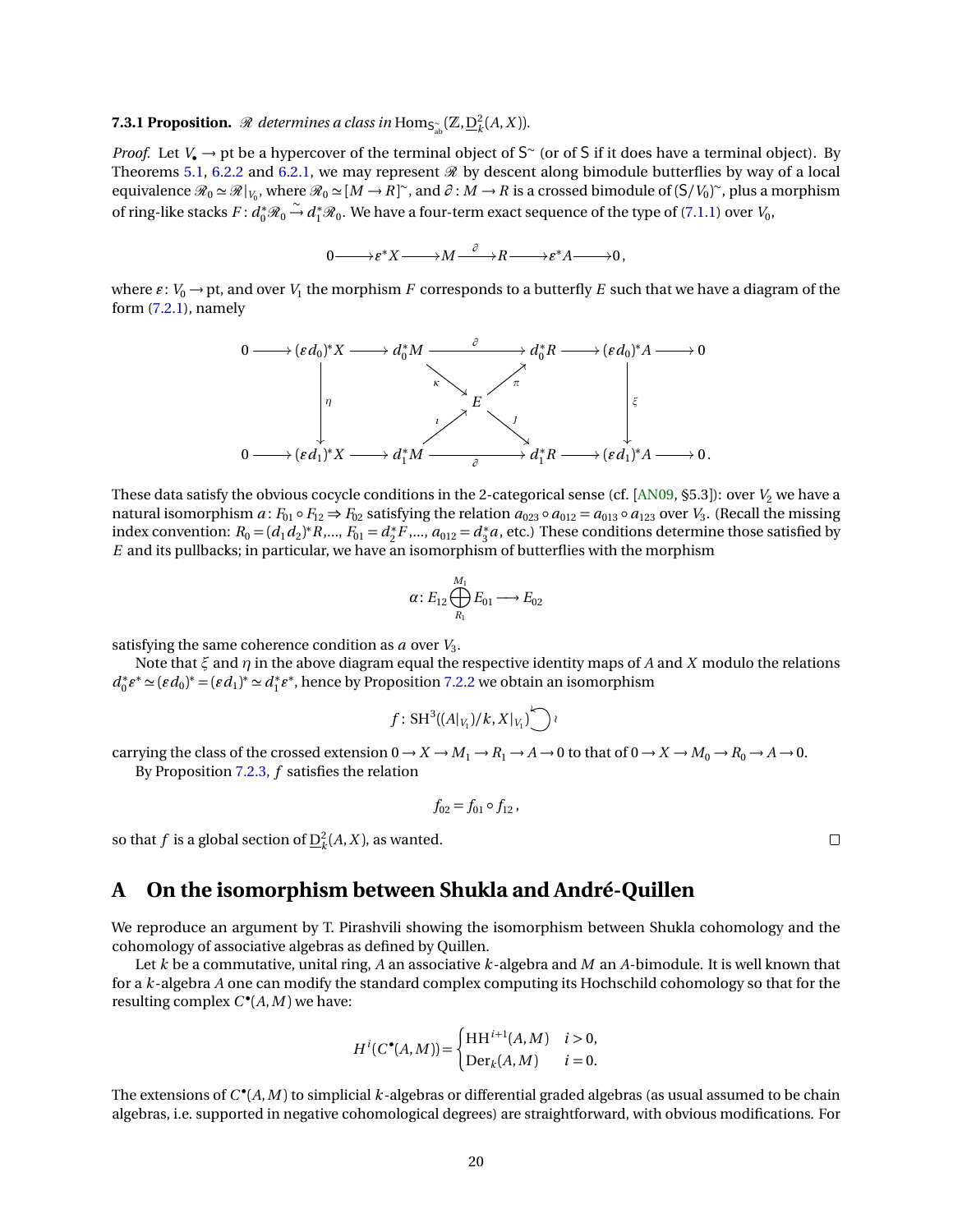<span id="page-20-6"></span>example, for a simplicial  $k$ -algebra  $A_\bullet$  and a  $\pi_0(A_\bullet)$ -bimodule  $M$ , one applies the above construction degree-wise, to obtain a cosimplicial object in the category of cochain complexes:  $[n] \to C^\bullet(A_n, M)$ . Then consider the total complex *C* • (*A*• ,*M* ) of this cosimplicial cochain complex. For differential graded algebras the situation is similar: if *A*• is a chain algebra, *M* is considered as a complex whose only nonzero term is placed in degree zero, so that in effect *M* is an  $H_0(A_\bullet)$ -bimodule.

Also, if  $A_{\bullet}$  is a simplicial  $k$ -algebra, denote by  $A_{\bullet}^{\sim}$  the chain complex whose differential is the alternating sum of all the face maps, and by *N A*• its normalization.

Let *A* be a *k*-algebra. A simplicial *k*-algebra *P*• such that each *P<sup>i</sup>* is a projective *k*-module and

$$
\pi_i(P_\bullet) = \begin{cases} 0 & i > 0, \\ A & i = 0 \end{cases}
$$

is called a flat simplicial resolution of *A*. Cofibrant replacements of *A* are taken in the model category of simplicial *k*-algebras of [[Qui70](#page-22-2)]. Any cofibrant replacement is a flat simplicial resolution.

#### **A.1 Lemma.**

- *1.* Let  $f: F_{\bullet} \to P_{\bullet}$  be a weak equivalence of flat simplicial resolutions of A. Then the resulting morphism  $C^{\bullet}(P_{\bullet}, M) \longrightarrow C^{\bullet}(F_{\bullet}, M)$  *is a weak equivalence.*
- 2. If  $P_{\bullet}$  is a flat simplicial resolution of A, then we have an isomorphism  $D_{\iota}^{\bullet}$  $k(A, M) \simeq H^{\bullet}(C^{\bullet}(P_{\bullet}, M))$ *, where*  $\check{\text{D}}_k^{\bullet}$ *k* (*A*,*M* ) *is the associative algebra cohomology defined in loc. cit.*

*Proof.* The first point follows from Kunneth theorem. For the second, we can assume that *P*• is a cofibrant replacement of *A*. In this case each  $P_i$  is free, so  $H^j(C^{\bullet}(P_i,M)) = 0$  for  $j > 0$ . Then the spectral sequence determined by the bicomplex *C* • (*P*• ,*M* ) degenerates, yielding the required isomorphism.  $\Box$ 

For the analogous result for differential graded algebras, see [[BP06](#page-21-4)].

**A.2 Claim.** There is an isomorphism  $SH^{i+1}(A/k, M) \simeq D_k^i(A, M)$ .

*Proof.* Let *P*• be a flat simplicial resolution of *A*. Then the normalization *N P*• is a flat resolution of *A*, and so it is enough to show that  $C^{\bullet}(P_{\bullet}, M)$  and  $C^{\bullet}(NP_{\bullet}, M)$  have isomorphic cohomology.

Now, there is a weak equivalence  $NP_{\bullet} \to P_{\bullet}^{\sim}$  which, by the Eilenberg-Zilber theorem, gives a weak equivalence  $NP_{\bullet} \otimes \cdots \otimes NP_{\bullet} \to P_{\bullet}^{\sim} \otimes \cdots \otimes P_{\bullet}^{\sim}$  between the *n*-fold tensor products. It follows that  $C^{\bullet}(P_{\bullet}, M) \to C^{\bullet}(NP_{\bullet}, M)$  is a weak equivalence.  $\Box$ 

# **References**

- <span id="page-20-0"></span>[Ald15] Ettore Aldrovandi. "Biextensions, bimonoidal functors, multilinear functor calculus, and categorical rings". In: *arXiv.org* (2015). arXiv: [1501.04664 \[math.CT\]](http://arxiv.org/abs/1501.04664) (cit. on pp. [1,](#page-0-0) [3\)](#page-2-1).
- <span id="page-20-1"></span>[AN09] Ettore Aldrovandi and Behrang Noohi. "Butterflies I: Morphisms of 2-group stacks". In: *Advances in Mathematics* 221 (2009), pp. 687–773. DOI: [doi:10.1016/j.aim.2008.12.014](http://dx.doi.org/doi:10.1016/j.aim.2008.12.014). arXiv: [0808.3627](http://arxiv.org/abs/0808.3627) [\[math.CT\]](http://arxiv.org/abs/0808.3627) (cit. on pp. [2,](#page-1-0) [4,](#page-3-2) [8–](#page-7-3)[14,](#page-13-1) [16,](#page-15-4) [17,](#page-16-3) [20\)](#page-19-1).
- <span id="page-20-3"></span>[Bar67] Michael Barr. "Shulka cohomology and triples". In: *J. Algebra 5 (1967), 222-231; addenda, ibid.* 6 (1967), pp. 411–412. ISSN: 0021-8693 (cit. on p. [18\)](#page-17-3).
- <span id="page-20-4"></span>[Bar96] Michael Barr. "Cartan-Eilenberg cohomology and triples". In:*J. Pure Appl. Algebra* 112.3 (1996), pp. 219– 238. ISSN: 0022-4049. DOI: [10.1016/0022-4049\(95\)00138-7](http://dx.doi.org/10.1016/0022-4049(95)00138-7). URL: [http://dx.doi.org/10.](http://dx.doi.org/10.1016/0022-4049(95)00138-7) [1016/0022-4049\(95\)00138-7](http://dx.doi.org/10.1016/0022-4049(95)00138-7) (cit. on p. [18\)](#page-17-3).
- <span id="page-20-5"></span>[BB69] Michael Barr and Jon Beck. "Homology and standard constructions". In: *Sem. on Triples and Categorical Homology Theory (ETH, Zürich, 1966/67)*. Springer, Berlin, 1969, pp. 245–335 (cit. on p. [18\)](#page-17-3).
- <span id="page-20-2"></span>[BM02] Hans-Joachim Baues and Elias Gabriel Minian. "Crossed extensions of algebras and Hochschild cohomology". In: *Homology Homotopy Appl.* 4.2, part 1 (2002). The Roos Festschrift volume, 1, 63–82 (electronic). ISSN: 1512-0139 (cit. on p. [4\)](#page-3-2).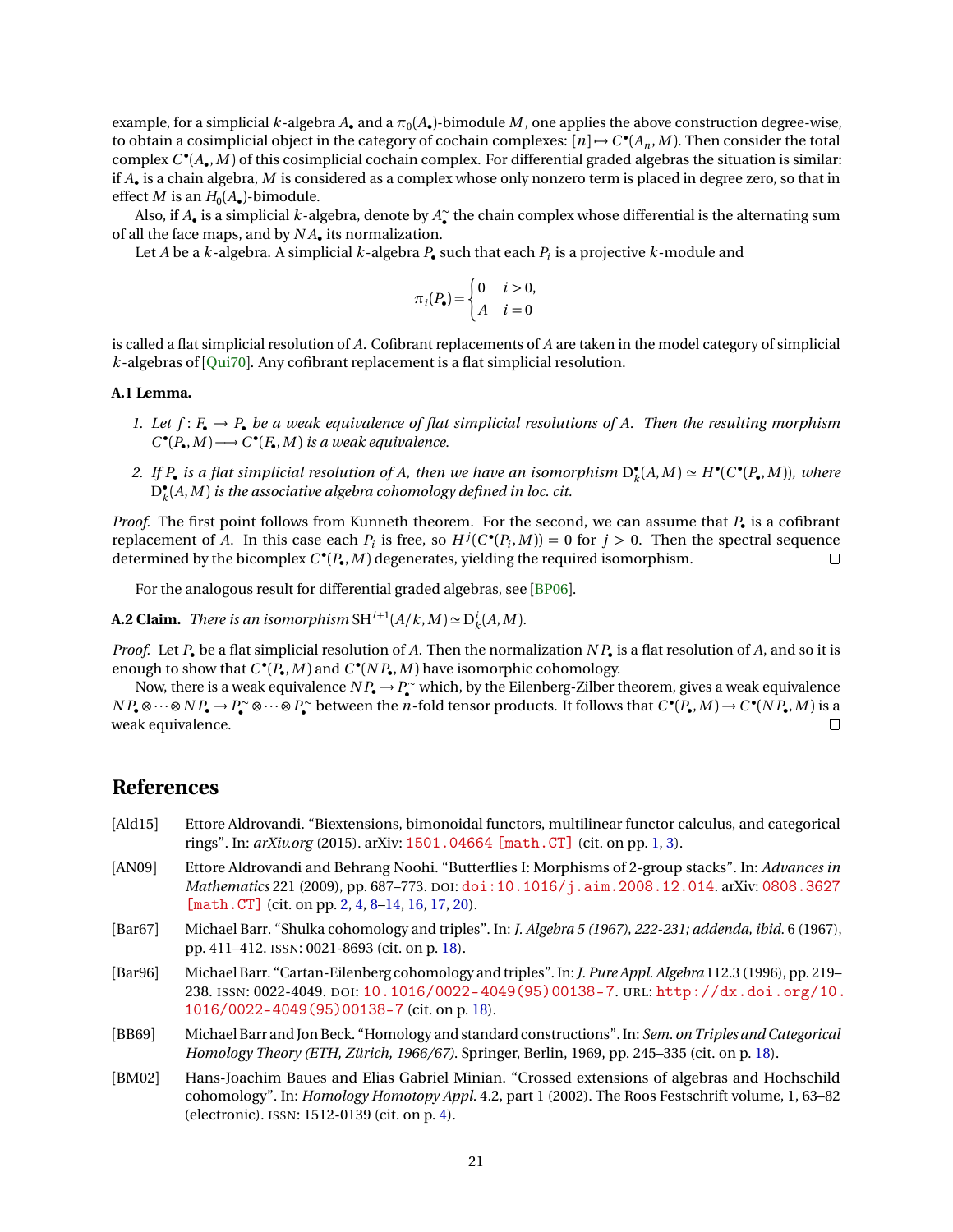- <span id="page-21-4"></span>[BP06] Hans-Joachim Baues and Teimuraz Pirashvili. "Comparison of Mac Lane, Shukla and Hochschild cohomologies". In: *J. Reine Angew. Math.* 598 (2006), pp. 25–69. ISSN: 0075-4102. DOI: [10.1515/](http://dx.doi.org/10.1515/CRELLE.2006.068)  $CRELLE.2006.068. \text{URL: http://dx.doi.org/10.1515/CRELLE.2006.068 (cit. on pp. 1, 3, 4, 6, ...)$  $CRELLE.2006.068. \text{URL: http://dx.doi.org/10.1515/CRELLE.2006.068 (cit. on pp. 1, 3, 4, 6, ...)$  $CRELLE.2006.068. \text{URL: http://dx.doi.org/10.1515/CRELLE.2006.068 (cit. on pp. 1, 3, 4, 6, ...)$  $CRELLE.2006.068. \text{URL: http://dx.doi.org/10.1515/CRELLE.2006.068 (cit. on pp. 1, 3, 4, 6, ...)$  $CRELLE.2006.068. \text{URL: http://dx.doi.org/10.1515/CRELLE.2006.068 (cit. on pp. 1, 3, 4, 6, ...)$  $CRELLE.2006.068. \text{URL: http://dx.doi.org/10.1515/CRELLE.2006.068 (cit. on pp. 1, 3, 4, 6, ...)$  $CRELLE.2006.068. \text{URL: http://dx.doi.org/10.1515/CRELLE.2006.068 (cit. on pp. 1, 3, 4, 6, ...)$  $CRELLE.2006.068. \text{URL: http://dx.doi.org/10.1515/CRELLE.2006.068 (cit. on pp. 1, 3, 4, 6, ...)$  $CRELLE.2006.068. \text{URL: http://dx.doi.org/10.1515/CRELLE.2006.068 (cit. on pp. 1, 3, 4, 6, ...)$  $CRELLE.2006.068. \text{URL: http://dx.doi.org/10.1515/CRELLE.2006.068 (cit. on pp. 1, 3, 4, 6, ...)$  $CRELLE.2006.068. \text{URL: http://dx.doi.org/10.1515/CRELLE.2006.068 (cit. on pp. 1, 3, 4, 6, ...)$  $CRELLE.2006.068. \text{URL: http://dx.doi.org/10.1515/CRELLE.2006.068 (cit. on pp. 1, 3, 4, 6, ...)$ [18,](#page-17-3) [19,](#page-18-2) [21\)](#page-20-6).
- <span id="page-21-11"></span>[BFM] A. Beĭlinson, B. Feigin, and B. Mazur. "Notes on Conformal Field Theory" (cit. on p. [5\)](#page-4-3).
- <span id="page-21-9"></span>[Bre90] Lawrence Breen. "Bitorseurs et cohomologie non abélienne". In: *The Grothendieck Festschrift, Vol. I*. Vol. 86. Progr. Math. Boston, MA: Birkhäuser Boston, 1990, pp. 401–476 (cit. on pp. [4,](#page-3-2) [6\)](#page-5-4).
- <span id="page-21-17"></span>[Bre92] Lawrence Breen. "Théorie de Schreier supérieure". In: *Ann. Sci. École Norm. Sup. (4)* 25.5 (1992), pp. 465–514. ISSN: 0012-9593 (cit. on p. [12\)](#page-11-0).
- <span id="page-21-6"></span>[Bre94] Lawrence Breen. "On the classification of 2-gerbes and 2-stacks". In: *Astérisque* 225 (1994), p. 160. ISSN: 0303-1179 (cit. on p. [3\)](#page-2-1).
- <span id="page-21-7"></span>[Bre99] Lawrence Breen. "Monoidal categories and multiextensions". In: *Compositio Math.* 117.3 (1999), pp. 295–335. ISSN: 0010-437X (cit. on p. [3\)](#page-2-1).
- <span id="page-21-5"></span>[Del73] Pierre Deligne. "La formule de dualité globale. Séminaire de Géométrie Algébrique du Bois-Marie 1963–1964 (SGA 4)". In: M. Artin, A. Grothendieck, and J. L. Verdier. *Théorie des topos et cohomologie étale des schémas. Tome 3*. Vol. 3. XVIII. Springer-Verlag, 1973, pp. vi+640 (cit. on pp. [1,](#page-0-0) [3,](#page-2-1) [4,](#page-3-2) [7\)](#page-6-2).
- <span id="page-21-8"></span>[Dus02] John W. Duskin. "Simplicial matrices and the nerves of weak *n*-categories. I. Nerves of bicategories". In: *Theory Appl. Categ.* 9 (2001/02). CT2000 Conference (Como), pp. 198–308. ISSN: 1201-561X (cit. on p. [3\)](#page-2-1).
- <span id="page-21-14"></span>[Jar09] J. F. Jardine. "Cocycle categories". In: *Algebraic topology*. Vol. 4. Abel Symp. Berlin: Springer, 2009, pp. 185–218. DOI: [10.1007/978-3-642-01200-6\\_8](http://dx.doi.org/10.1007/978-3-642-01200-6_8). URL: [http://dx.doi.org/10.1007/978-](http://dx.doi.org/10.1007/978-3-642-01200-6_8) [3-642-01200-6\\_8](http://dx.doi.org/10.1007/978-3-642-01200-6_8) (cit. on p. [9\)](#page-8-0).
- <span id="page-21-0"></span>[JP07] Mamuka Jibladze and Teimuraz Pirashvili. "Third Mac Lane cohomology via categorical rings". In: *J. Homotopy Relat. Struct.* 2.2 (2007), pp. 187–216. arXiv: [math/0608519](http://arxiv.org/abs/math/0608519) (cit. on pp. [1,](#page-0-0) [3,](#page-2-1) [4,](#page-3-2) [15\)](#page-14-1).
- <span id="page-21-12"></span>[Lap72a] Miguel L. Laplaza. "Coherence for categories with associativity, commutativity and distributivity". In: *Bull. Amer. Math. Soc.* 78 (1972), pp. 220–222. ISSN: 0002-9904 (cit. on p. [8\)](#page-7-3).
- <span id="page-21-13"></span>[Lap72b] Miguel L. Laplaza. "Coherence for distributivity". In: *Coherence in categories*. Springer, Berlin, 1972, 29–65. Lecture Notes in Math., Vol. 281 (cit. on p. [8\)](#page-7-3).
- <span id="page-21-10"></span>[Lod98] Jean-Louis Loday. Cyclic homology. Second. Vol. 301. Grundlehren der Mathematischen Wissenschaften [Fundamental Principles of Mathematical Sciences]. Appendix E by María O. Ronco, Chapter 13 by the author in collaboration with Teimuraz Pirashvili. Berlin: Springer-Verlag, 1998, pp. xx+513. ISBN: 3-540-63074-0 (cit. on pp. [4,](#page-3-2) [7\)](#page-6-2).
- <span id="page-21-3"></span>[Mac58] Saunders Mac Lane. "Extensions and obstructions for rings". In: *Illinois J. Math.* 2 (1958), pp. 316–345. ISSN: 0019-2082 (cit. on p. [1\)](#page-0-0).
- <span id="page-21-15"></span>[May92] J. Peter May. *Simplicial objects in algebraic topology*. Chicago Lectures in Mathematics. Reprint of the 1967 original. Chicago, IL: University of Chicago Press, 1992, pp. viii+161. ISBN: 0-226-51181-2 (cit. on p. [9\)](#page-8-0).
- <span id="page-21-16"></span>[Noo07] Behrang Noohi. "Notes on 2-groupoids, 2-groups and crossed modules". In: *Homology, Homotopy and Applications* 9 (2007), pp. 75–106. arXiv: [math/0512106](http://arxiv.org/abs/math/0512106) (cit. on p. [10\)](#page-9-5).
- <span id="page-21-18"></span>[PQT10] Che Thi Kim Phung, Nguyen Tien Quang, and Nguyen Thu Thuy. "Relation between ann-categories and ring categories". In: *Commun. Korean Math. Soc.* 25.4 (2010), pp. 523–535. ISSN: 1225-1763. DOI: [10.4134/CKMS.2010.25.4.523](http://dx.doi.org/10.4134/CKMS.2010.25.4.523). URL: <http://dx.doi.org/10.4134/CKMS.2010.25.4.523> (cit. on p. [17\)](#page-16-3).
- <span id="page-21-2"></span>[Qua03] Nguyen Tien Quang. "Structure of Ann-categories and Mac Lane-Shukla cohomology". In: *East-West J. Math.* 5.1 (2003), pp. 51–66. ISSN: 1513-489X (cit. on pp. [1,](#page-0-0) [3,](#page-2-1) [17\)](#page-16-3).
- <span id="page-21-1"></span>[Qua13] Nguyen Tien Quang. "Cohomological classification of Ann-categories". In: *Math. Commun.* 18.1 (2013), pp. 151–169. ISSN: 1331-0623 (cit. on pp. [1,](#page-0-0) [3,](#page-2-1) [17\)](#page-16-3).